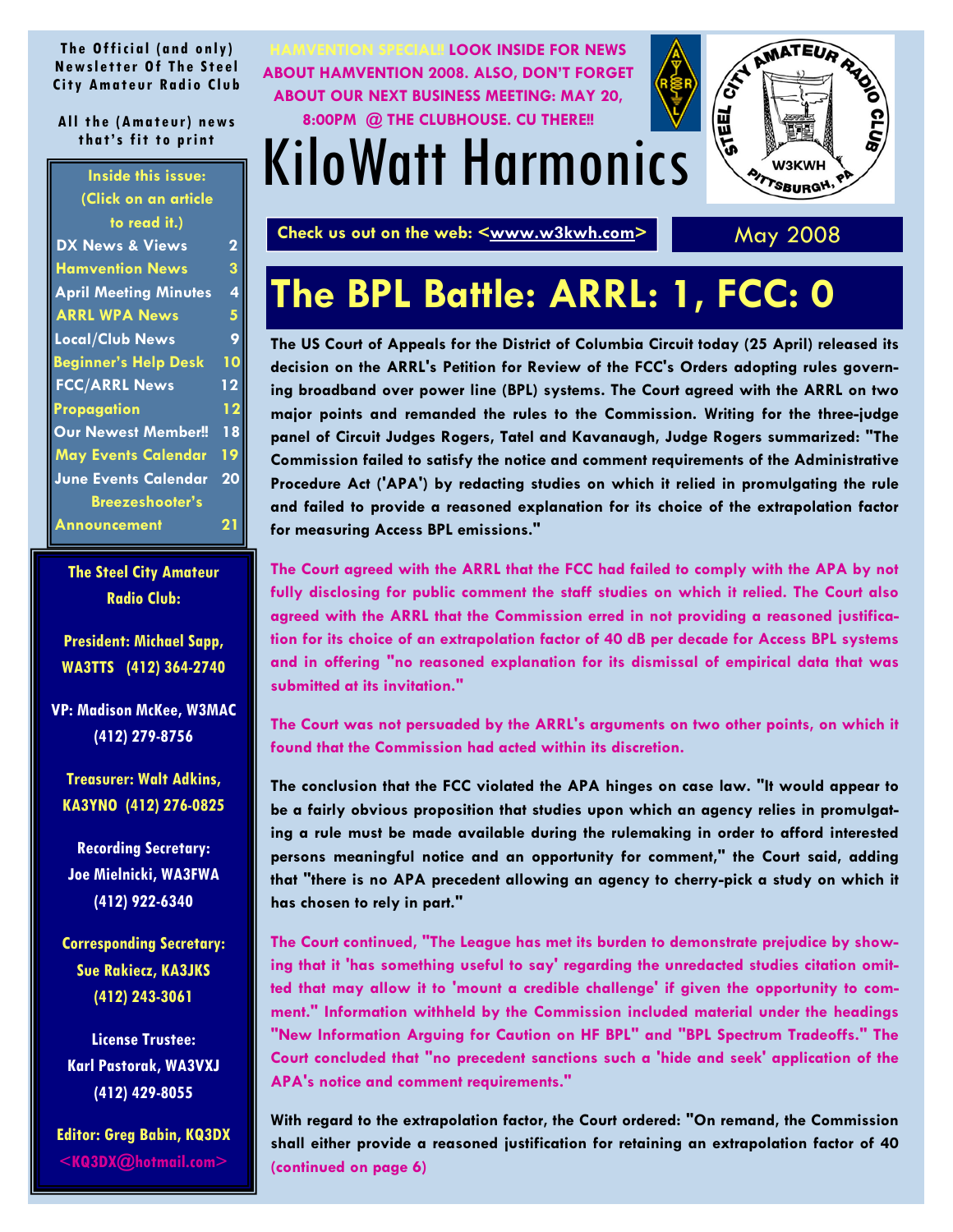### <span id="page-1-0"></span>**DX News & Views**

- ♦ **UGANDA, 5X. Michael, PA5M is QRV as 5X1DX while working for the UN World Food Programme. He is active in his spare time mainly in the evenings or on the weekends. QSL via PA7FM.**
- ♦ **CROATIA, 9A. Special event station 9A08P is QRV until December 31 in celebration of the city of Djurdjevac. Activity is on all bands and modes. QSL via bureau.**
- ♦ **DEMOCRATIC REPUBLIC OF CONGO, 9Q. Georges, 9Q1EK and Philippe, 9Q1TB are active at various times. QSL both calls via SM5DJZ.**

**Kilowatt Harmonics, May 2008 © 2008, The Steel City Amateur Radio Club** 

**Edited by Greg Babin, KQ3DX** 

**'KiloWatt Harmonics' is published monthly for the members of the Steel City Amateur Radio Club.** 

**All contributions are welcome at: KQ3DX@hotmail.com**

**Reprints/quotes permitted provided credit is given to original author and the Steel City Amateur Radio Club.** 

**SCARC is a not-forprofit organization as defined under IRS Rules & Regulations section 501 (C) (3)** 

♦ **PORTUGAL, CT. In celebration of the 4th International Polar Year, special event station CQ4IPY is QRV at various times throughout the year. Activity is on 80 to 10 meters using CW, SSB, RTTY, SSTV and PSK31. QSL via CT1BWW.** 

♦ **PHILIPPINES, DU. Ram, DV8AIK is QRV as 4D75D from Mindanao Island, IOTA OC-130, until the end of 2008 in commemoration of the 75th anniversary of the Philippine Amateur Radio Association. Activity is on 20 and 15 meters using SSB. QSL via bureau.** 

♦ **TAJIKISTAN, EY. Jean is QRV as EY8/F4EOH from Dushanbe until the end of August. Activity is on 20 meters using SSB. QSL via operator's instructions.**

SWITZERLAND, HB. Dur**ing the European Soccer** 

**(Information gleaned from various issues of the ARRL DX Bulletin)** 

**Championship, a number of stations are QRV with the special prefix HB2000 until June 30. QSL via operators' instructions.** 

- **AUSTRIA, OE. During the European Soccer Championship, a number of stations are QRV with the special prefix OE2000 until June 30. QSL via operator's instructions. In addition, look for special event callsign OE2008XQC to be active during International Marconi Day. QSL via OE1WHC.**
- ♦ **CHRISTMAS ISLAND, VK9X. James, N1YC and Bert, PE7T are QRV as homecalls/VK9X. Activity is mostly on 40 to 15 meters using CW and SSB. Their length of stay is unknown. QSL N1YC/VK9X via N5ID and PE7T/ VK9X to home call.**
- ♦ **NEW ZEALAND, ZL. Members of the Wellington Amateur Radio Club are QRV as ZM80WB in commemoration of the 80th anniversary of the club. QSL via ZL2AOH.**
- ♦ **IRAN, EP. Hamid, EP4HR has been QRV on 17 meters around 1500 to 1600z. QSL via I2MQP.**
- WESTERN SAHARA, SO. Mohamed, SO1MZ has been **active on 20 meters around 1700z. QSL via EA1BT.**
- ♦ **TUVALU, T2. Udo, DL9HCU is QRV as T20HC. The length of his stay is unknown. He is generally active on 20 meters around 0500 to 0800z and 17 meters around 0800 to 1000z. QSL to home call.**
- ♦ **OPERATIONS APPROVED FOR DXCC CREDIT. The following operations are approved for DXCC credit: Uganda, 5X1NH, 2007 operation; Burundi, 9UXEV, 2008 operation; Saudi Arabia, HZ1PS; Western Sahara, S05A, 2007 operation; and Syria, YK9G, 2008 operation.**
- ♦ **OPERATION APPROVED FOR DXCC CREDIT: YA/LY1Y Afghanistan Operations in 2006 and 2007. If you had cards rejected for this operation send an e-mail to <dxcc@arrl.org> to be placed on the list for an update.**

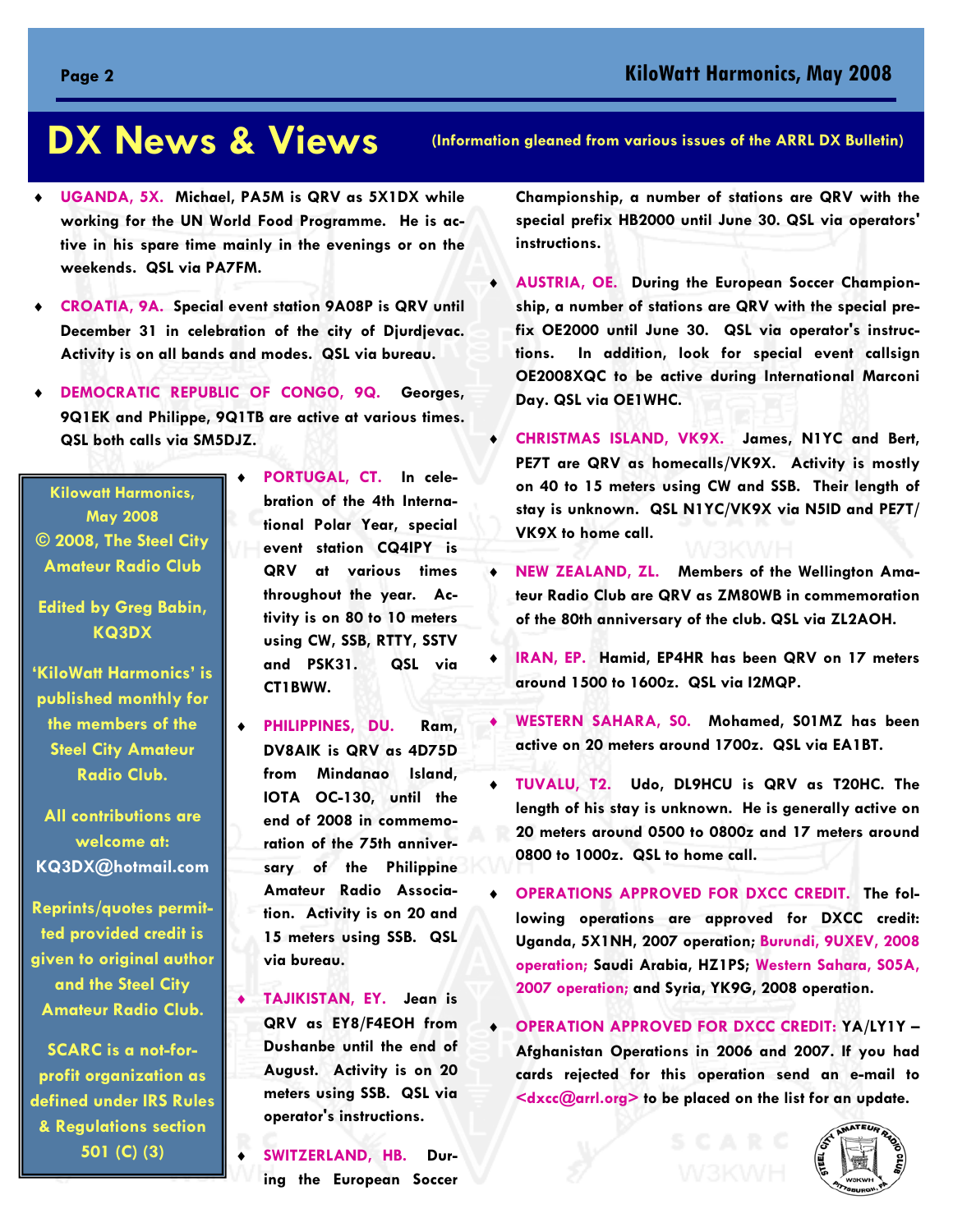### **KiloWatt Harmonics, May 2008**

### <span id="page-2-0"></span>**Dayton Hamvention 2008 News**

**(Info gleaned from the ARRL Bulletin, among other sources)** 

**For those of you who are attending Dayton Hamvention 2008, here is a schedule of the forums for the HamFest, along with some other newsworthy notes. Hope to CU there!! 73 de KQ3DX** 

**One of the many highlights at Dayton Hamvention is the myriad of educational and fun forums that take place the entire weekend at Hara Arena. The Dayton Amateur Radio Association has coordinated 46 unique programs that encompass nearly 80 hours of programs and activities for the thousands of people expected to attend these programs. Hamvention, the largest event of its kind, will be May 16-18 at Hara Arena in Dayton Ohio. Please keep in mind that the schedule may change before Hamvention.** 

#### **Friday, May 16**

**9:15-10:45 AM - TAPR Digital Forum (Room 1)** 

**9:15-10:15 AM - ARRL Public Relations -- Making It Work for You Locally (Room 2)** 

**9:15-10:15 AM - Lightning Protection for the Shack (Room 3)** 

**9:15-10:15 AM - National Frequency Coordinators Council (Room 5) 10:30-11:30 AM - ARRL Member Forum (Room 2) 10:30-11:30 AM - Teachers Workshop (Room 3) 10:30-11:30 AM - SATERN -- Salvation Army Team Emergency Network (Room 5)** 

**11 AM-1 PM - D-STAR Forum (Room 1)** 

**11:45 AM-1 PM - Kit Building (Room 2)** 

**11:45 AM-12:45 PM - The Evolution of the National Traffic System (Room 3)** 

**11:45 AM-12:45 PM - SHARES Forum (Room 5)** 

**1:15-2:15 PM - Balloon Forum (Room 1)** 



STANDARD FREQUENCIES AND STANDARD TIME INTERVALS **BROADCAST CONTINUOUSLY** Accurate to better than 1 part in 10,000,000 Thank you for your report concerning this service. E. U. CONDON, Director rds. Washington, D. C.

**1:15-2:15 PM - APRS - Automatic Position Reporting System (Room 2) 1-2:30 PM - Ham Radio and the Law (Room 3)** 

**1-2 PM - QRP Forum (Room 5)** 

**2:15-3:15 - Young Ladies Radio League (Room 5)** 

**2:30-3:45 PM - Drake Forum (Room 2)** 

**2:45-3:45 - Gordon West -- Digital Signal Processing Speakers (Room 3)** 

**3:30-5 PM - Test Equipment for Hams (Room 5)** 

**4-5 PM - Amplitude Modulation Forum (Room 2)** 

**4-5 PM - 10-10 International Forum (Room 3)** 

**[\(More Hamvention News continued on page 7\)](#page-6-0)** 

NATIONAL BUREAU OF STANDARDS **WASHINGTON, D.C.** RADIO TRANSMITTING STATION, BELTSVILLE, MD.

> **STANDARD FREQUENCY EMISSIONS** Accurate to Better Than 1 Part in 5,000,000



Thank you for your report concerning our broadcast on 5000 kc, 440 cycles on July 23, 1940.

> LYMAN J. BRIGGS, Director, National Bureau of Standards.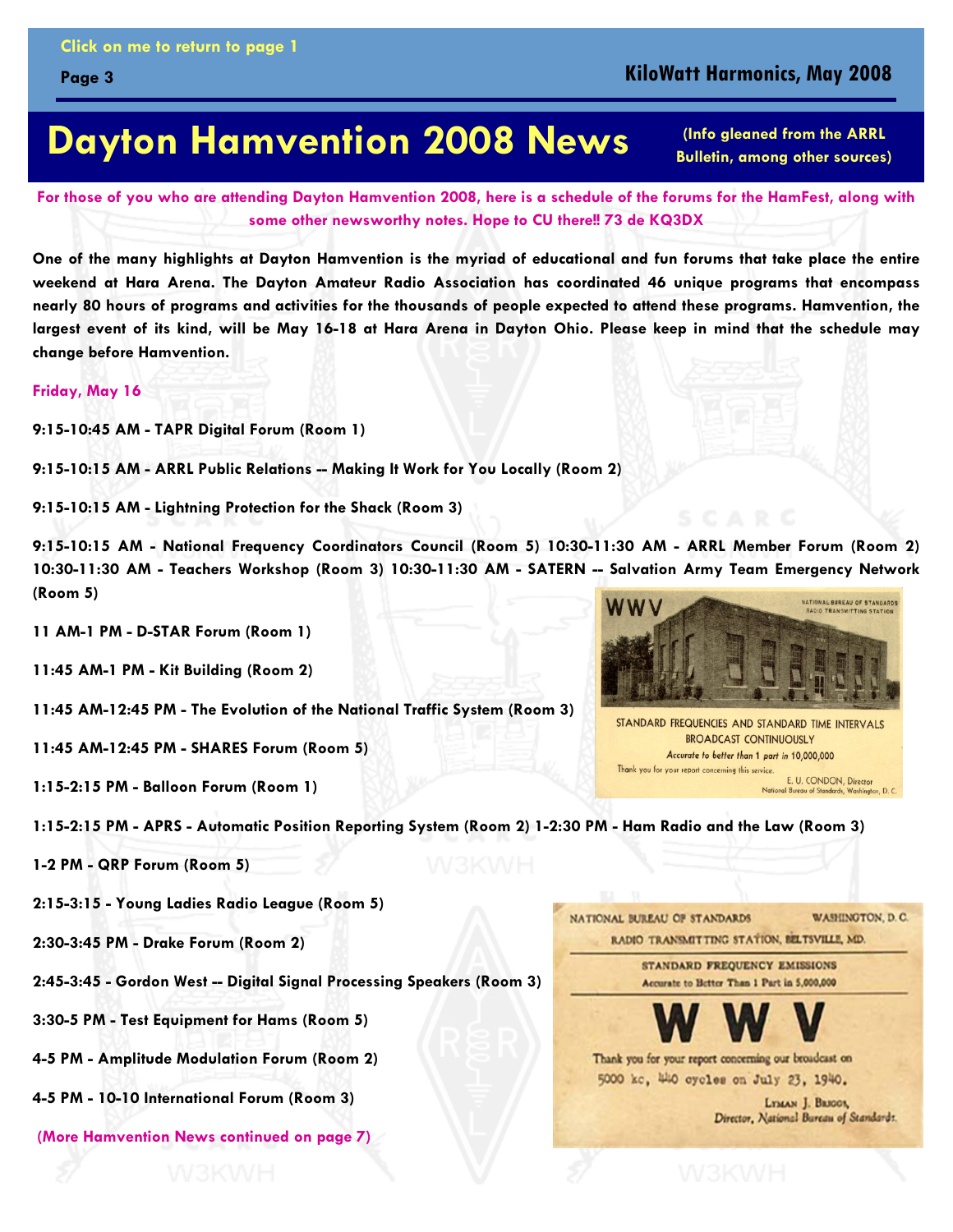### **April 2008 Business Meeting Minutes**

**The President WA3TTS, Mike at 8 PM, called the meeting to order. The Pledge of Allegiance was recited, followed by a Moment of Silence for our Silent Keys. 29 members and 3 guests answered the Roll Call. The Minutes of the March meeting was accepted as published in the April newsletter and the Treasurer's report was given by the Treasurer KA3YNO, Walt and accepted by the membership. There are 51 paid members to date.** 

**Committee Reports** 

<span id="page-3-0"></span>**Page 4** 

**Clubhouse W3SVJ, Nate cleared some brush from the club land area and WA3VXJ, Karl did some clubhouse cleaning.** 

**Technical N3EQP, John has not been able to get the printer working in the VHF room. W3ANX, George has donated a mike for the HF room, which does not have a working preamp.** 

**Ways and Means WA3FWA, Joe will have the 50/50 raffle after the meeting. He described the radio gear donated by the late William Johnson, KA3LRE. The stuff will be auctioned at the May meeting. There are a number of MFJ accessories such as CW readers and there is a receiver (not transceiver). We hope to have a list of items before the meeting to post on Scarcmembers, at the clubhouse and in the newsletter.** 

**Contest W3BC, Joe is working the 220 Mhz sprint contest this evening.** 

**Public Service KA3JKS, Sue reported that the National Weather Service needs hams to operate at their Moon Township site when the Skywarn net is activated. All are welcome to their meeting on Wed. 4/23, 6 PM for volunteers. SATERN needs emergency net volunteers; call 412-922-1763. They are also offering free license upgrade classes in Green Tree and Point Breeze. Call 412-466-4586 for info and times. KA3MSE, Lloyd offered to get a public service speaker for a future meeting. Contact WA3PYU, Mike to volunteer for the Race for the Cure event that will occur on Mother's Day, May 11. The STPR Rally will be held on June 6 & 7 in the woods of North Central PA. See Mike's email for info to volunteer. N3EQP, John said that this race would be shown on SPEED TV. (Is this a lot of PS or what!)** 

**WEB Site Mike has found that the PC's are getting RFI from 160-meter operation. A solution has not yet been found.** 

**Old Business N3EQP, John will make up and post a list of library books as well as a method for checking out and returning the loaners.** 

**New Business N3SBF, Richie has the best price for a 30-inch electric range from Daniel's Hardware store and the membership approved the purchase. We will look into getting a Tax ID number for sales tax exemptions on future purchases.** 

**Good of the Order AI3J, Mark changed the clubhouse door lock combination. See the Treasurer, Walt to get the new numbers if your dues have been paid.** 

**Motion to Adjourn by KB3NUQ, Bob.** 

**50/50 raffle won by N3EVN, Jeff** 

**Minutes submitted by the Recording Secretary, WA3FWA, Joe.** 



**DON'T FORGET: DUES FOR 2008 ARE PAST DUE. IF YOU HAVEN'T PAID YET, STICK A CHECK OR M.O. FOR \$50.00 PAYABLE TO 'SCARC' IN AN ENVELOPE AND SEND IT TO: SCARC, P.O. BOX 281, CARNEGIE, PA. 15106. YOU CAN ALSO PAY IN PERSON AT THE NEXT BUSINESS MEETING (MAY 20). FOR YOUR CONVENIENCE, A DUES RENEWAL BLANK IS [INCLUDED AT THE END OF THIS NEWSLETTER.](#page-22-0)**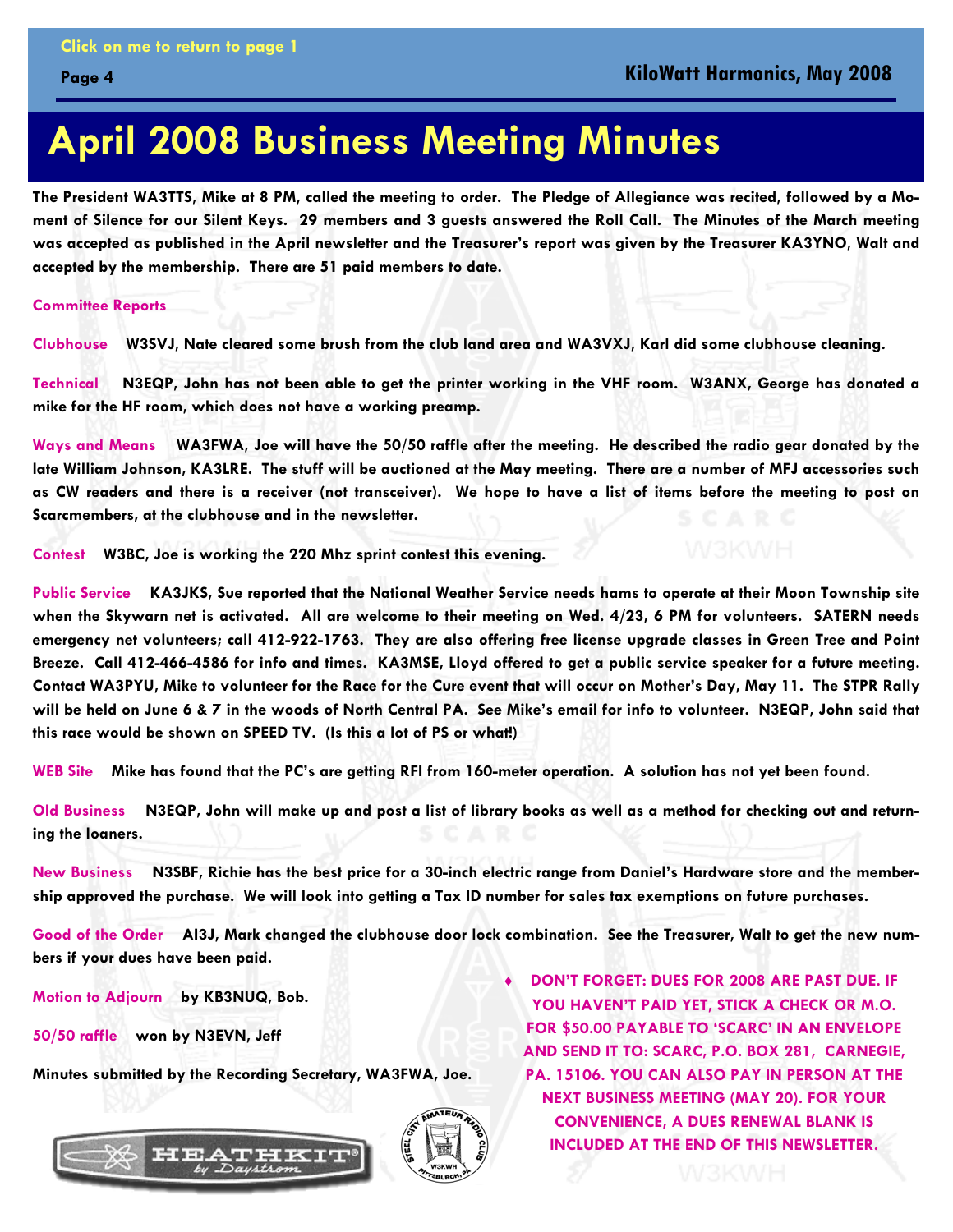#### <span id="page-4-0"></span>**THE ARRL WPA SECTION:**

**SECTION MANAGER: John V. Rodgers, N3MSE 803 S Main St. Butler, PA 16001-6326 724-287-0424 <n3mse@arrl.org>**

**ASSISTANT SECTION MANAGER ASM DIGITAL COMUNICATIONS: Anthony F Petruccelli, KE3ED 473 Park St. Rochester, PA. 15074-1859 (724) 774-4173 <ke3ed@arrl.net>** 

**CHIEF ASSISTANT SECTION MANAGER: Bruce E Watson, AA3LX 4347 Highland Ave. Butler, PA. 16001-2959 (724) 482-2756, (412) 482-2756**   $\leq$ aa $3$ lx $@$ aol.com $>$ 

> **ASM MEDIA LIASON: Tony Zona, WB3KGT 2485 Dorn Rd. Waterford, PA. 16441-4013 <wb3kgt@arrl.net>**

**AFFILIATED CLUB COORDINATOR: Keith "Pete" Highlands, N3RLJ 212 N 1st St. Jeannette, PA. 15644-1827 (724) 523-6232 <n3rlj@arrl.net>** 

**OFFICIAL OBSERVER COORDINATOR: R Ralph Ofchinick Jr, W3ZPI 9 Brooklane Dr. Harrison City, PA. 15636-1515 (724) 744-7180 <w3zpi@arrl.net>** 

**SECTION EMERGENCY COORDINATOR: John S Szwarc, N3SPW PO Box 207 Kylertown, PA 16847-0207 (814) 255-7600 444, (814) 345-6727 n3spw@philipsburg-ara.org**

> **SECTION TRAFFIC MANAGER Christin J Albert, N3YTD 150 Wahl Rd. Harmony, PA. 16037-7704 (724) 452-0583 <cja@fyi.net>**

### **The ARRL WPA Section Page**

**This month has several opportunities for members to participate in various events. On Saturday April 19th the Atlantic Division will once again conduct an online webinar. The details of the webinar are available on the division website at <www.atldiv.org> and click the training tab. There you will find a listing of the upcoming webinars and the ability to register to participate.** 

**We are only two short months away from field day and I am looking for field day sites to visit during that weekend. I will be traveling around the section on both days to visit with various clubs. Any group that would like me to try to stop by is asked to send me an invite and directions to their site or at least an address to put into the GPS. Field day is a great opportunity to see the many different ways amateurs can operate under less than ideal conditions in the event of an emergency. I am looking forward to hearing from section clubs.** 

**Our ARES program is making progress in filling the field positions that are necessary to operate smoothly. John Szwarc , N3SPW is still looking for individuals to fill the positions of EC in the following counties: Butler, Cameron, Elk, Somerset and Westmoreland. Any individual interested in these positions**  can contact john at <n3spw@arrl.net> or can submit a FSD-156 form online **at <http://www.arrl.org/FandES/field/forms/> scroll down and use FSD-156. John will then review the application as will the DEC of that area and forward to me for appointment.** 

 **The board of directors created a few new field appointments at the last board meeting. These positions are assistant DEC and SEC . Anyone interested in these positions may also complete the FSD form expressing your interest.** 

**Don't forget the WPA Phone and Traffic net each evening at 6PM local time on 3983 KHz. Help us to handle traffic throughout the section.** 

**See you at the hamfests!** 

**73,John Rodgers N3MSE W. Pa. Section Manager** 

**-Division Cabinet Meeting--**

**The Atlantic Division leadership held its annual cabinet meeting in Binghamton, NY on April 5th. The Section Manager and/or section representatives from the Delaware, Eastern Pennsylvania, Maryland/DC, Northern New York, Western New York and Western Pennsylvania Sections participated in addition to several ARRL Special Service club representatives.** 

**A big thanks goes to Steve Piotrowski KC2QZF and Ron Brodowski KC2P for [\(continued on page 8\)](#page-7-0)**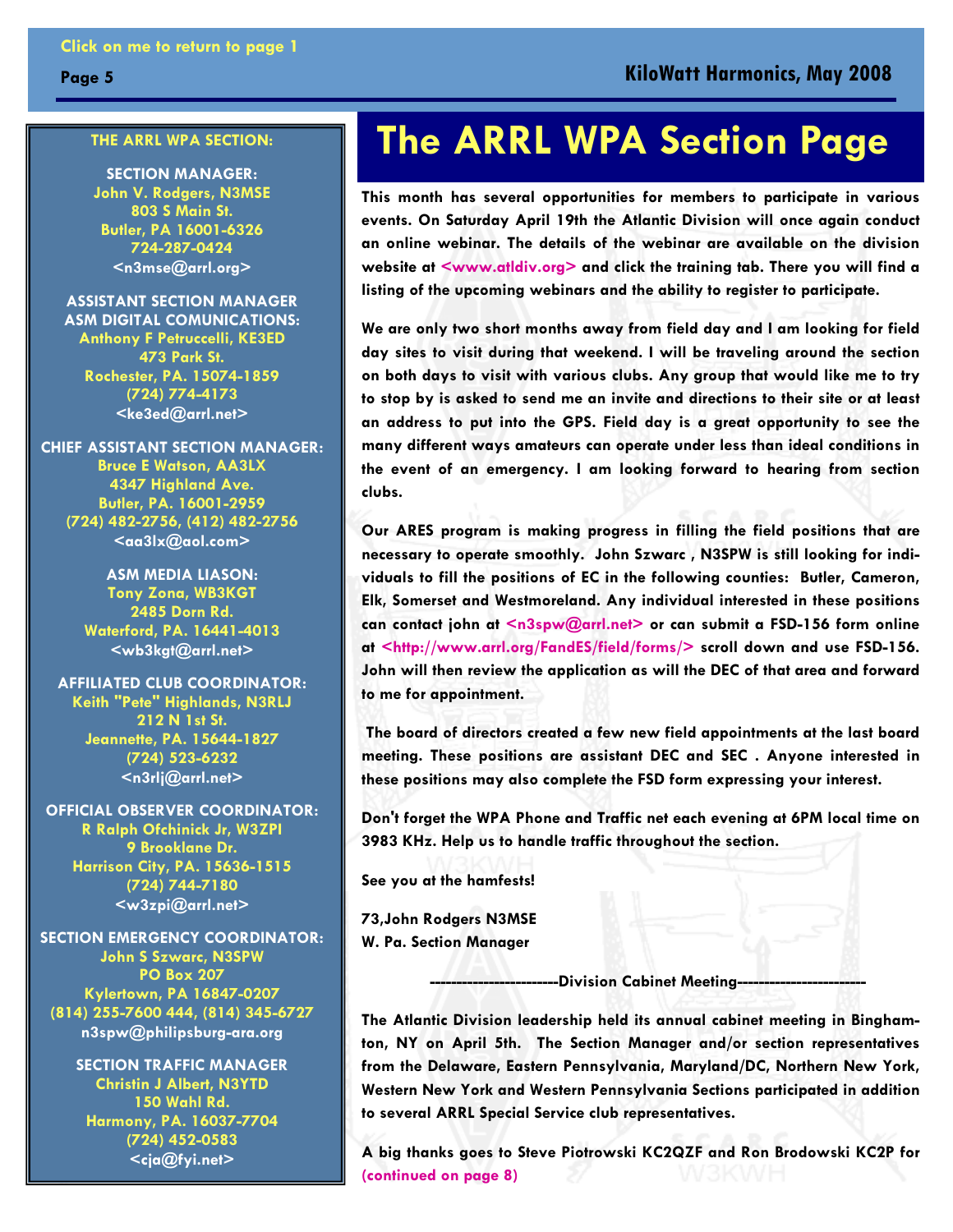### <span id="page-5-0"></span>The BPL Battle [\(con't from page 1\)](#page-0-0)

**dB per decade for Access BPL systems sufficient to indicate that it has grappled with the 2005 studies, or adopt another factor and provide a reasoned explanation for it." The studies in question were conducted by the Office of Communications, the FCC's counterpart in the United Kingdom, and were submitted by the ARRL, along with the League's own analysis showing that an extrapolation factor closer to 20 dB per decade was more appropriate, as part of the record in its petition for reconsideration of the FCC's BPL Order. The Court said that the FCC "summarily dismissed" this data in a manner that "cannot substitute for a reasoned explanation." The Court also noted that the record in the FCC proceeding included a study by the National Telecommunications and Information Administration that "itself casts doubt on the Commission's decision."** 

**The briefs for the ARRL were prepared by a team of attorneys at Wilmer Hale, a firm with extensive appellate experience, with assistance from ARRL General Counsel Christopher D. Imlay, W3KD. Oral argument for the ARRL was conducted by Jonathan J. Frankel of Wilmer Hale. Oral argument was heard on October 23, 2007; the Court's decision was released more than six months later.** 

**After reading the decision, General Counsel Imlay observed, "The decision of the Court of Appeals, though long in coming, was well worth the wait. It is obvious that the FCC was overzealous in its advocacy of BPL, and that resulted in a rather blatant cover-up of the technical facts surrounding its interference potential. Both BPL and Amateur Radio would be better off had the FCC dealt with the interference potential in an honest and forthright manner at the outset. Now there is an opportunity to finally establish some rules that will allow BPL to proceed, if it can in configurations that don't expose licensed radio services to preclusive interference in the HF bands."** 

**ARRL Chief Executive Officer David Sumner, K1ZZ, added: "We are gratified that the Court decided to hold the FCC's feet to the fire on such a technical issue as the 40 dB per decade extrapolation factor. It is also gratifying to read the Court's strong support for the principles underlying the Administrative Procedure Act. Now that the Commission has been ordered to do what it should have done in the first**  **place, we look forward to participating in the proceedings on remand, and to helping to craft rules that will provide licensed radio services with the interference protection they are entitled to under law."** 

**ARRL President Joel Harrison, W5ZN, concluded: "I am very pleased that the Court saw through the FCC's smoke screen and its withholding of valid engineering data that may contradict their position that the interference potential of BPL to Amateur Radio and public safety communications is minimal. The remand back to the FCC regarding their use of an inappropriate extrapolation factor validates the technical competence of Amateur Radio operators and especially of the ARRL Lab under the direction of Ed Hare, W1RFI. We are grateful for the work of our legal team and especially for the unflagging support of the ARRL membership as we fought the odds in pursuing this appeal."** 

**(From the ARRL Bulletin)** 



Luc W3SIR

ten (10) member station on 10 Meters and is entitled<br>ae a BREEZE SHOOTER in good standing. That he cessfully worked ten (10) m

Given this Hundred and

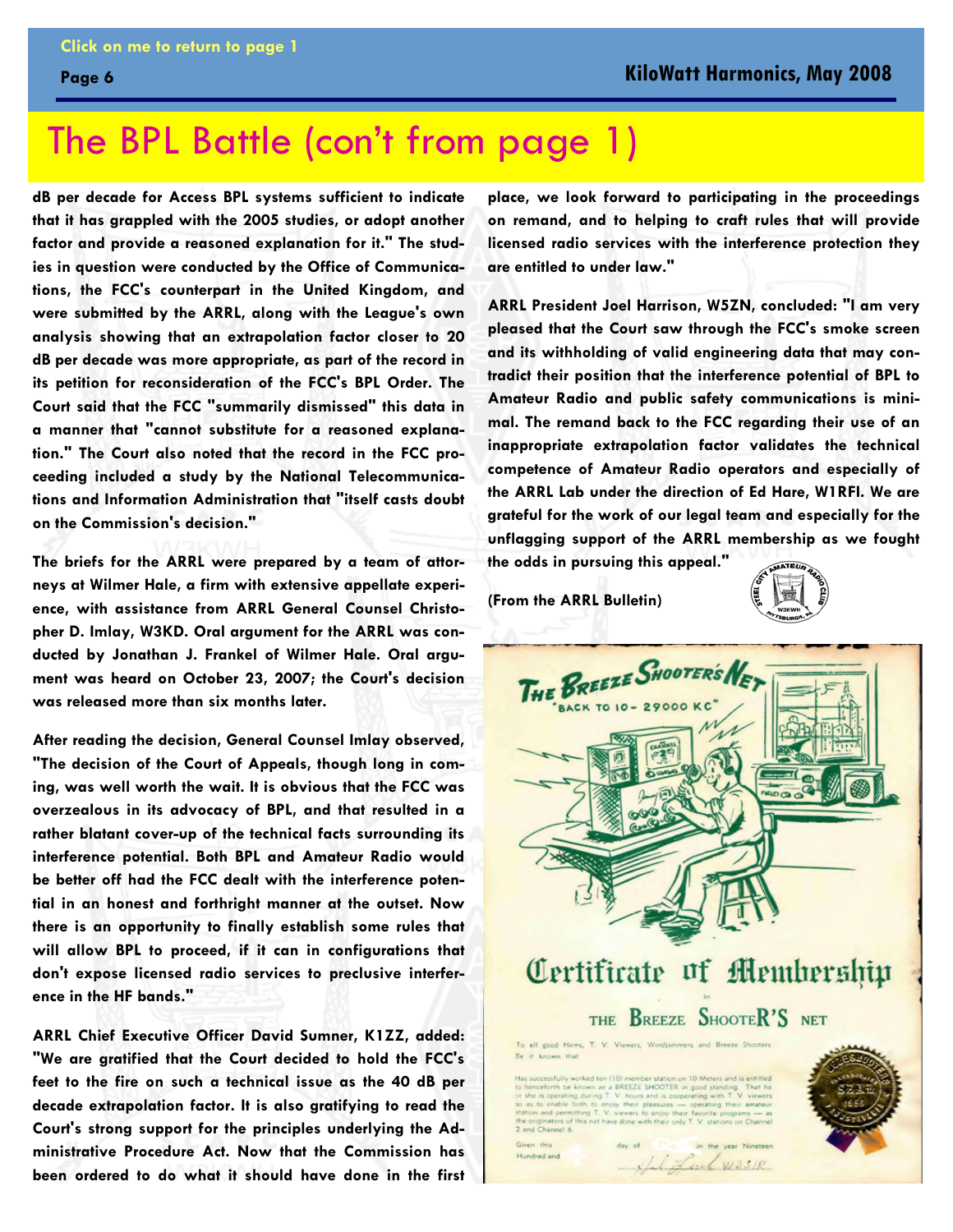### <span id="page-6-0"></span>Dayton Hamvention 2008 [\(con't from page 3\)](#page-2-0)

**Saturday, May 17** 

**9-10 AM - How Ham Radio Meets Boy Scouts, or Adventures with Elmer Baden-Powell (Room 2) 9-10 AM - MARS Tri-Service Forum (Room 3) 9-11:30 AM - Software Defined Radio Forum (Room 1) 9-11:30 AM - AMSAT Forum (Room 5)** 

**10:15-11:15AM - Don't Tell Me It Can't Be Done! (Room 2)** 

**10:15-11:15 AM - ARES Forum (Room 3)** 

**11:30 AM-12:15 PM - ARRL Radiosport Forum (Room 2) 11:30 AM-1:45 PM - 2008 Ham Radio Town Meeting (Room 3)** 

**11:45 AM-1:45 PM - ATV (Fast Scan Amateur Television) Forum (Room 5)** 

**11:45 AM-2:15 PM - Contesting Forum (Room 1) 12:30-1:30 PM - RTTY Forum (Room 2)** 

**1:45-2:45 PM - MIDCARS (Room 2)** 

**2-3 PM - ARRL Technology Task Force (Room 5)** 

**2-3:15PM - FCC Forum with Riley Hollingsworth (Room 3)** 

**2:30-5 PM - DX Forum (Room 1)** 

**3-5 PM - UHF/VHF/Microwave Forum (Room 2)** 

**3:15-5 PM - Youth in Amateur Radio Forum (Room 5)** 

**3:30-5 PM - SSTV Forum (Room 3)** 

**Sunday, May 18** 

**9:15-10:15 AM - ARRL and the Mars Desert Research Station (Room 1)** 

**9:15-10:15 AM - Collins Radio Forum (Room 2)** 

**9:15-10:15AM - The Role of Ham Radio in Red Cross Chapter Communications (Room 3)** 

**9:30-11:15 AM - Bicycle Mobile Forum (Room 5) 10:30-11:30 - ARRL Digital Forum (Room 1) 10:30-11:30 AM - Techniques of the Best Operators (Room 2) 10:30-11:30 AM - Ohio MARS Forum (Room 3)** 

**For more information on forums at the 2008 Dayton Hamvention, please visit the Dayton Hamvention Web site <http:// www.hamvention.org/hv2008/forums/index.html>.**

**Something worth repeating from last month's newsletter: Major construction on two of the main roads feeding the Dayton Hamvention is threatening to cause significant disruptions. Hamvention Talk-In Chairman Rob Lunsford, KB8UEY, says Needmore Road, the main link from Interstate 75, will be reduced to one lane in each direction, and I-75 itself just north of downtown Dayton will be subject to lane closures during the Hamvention weekend. Lunsford has put together a list of recommended alternate routes, and plans to have it posted on the Hamvention website, <http://www.hamvention.org/>, in time for the big weekend in mid-May. [\(more Hamvention news continued on page 15\)](#page-14-0)**

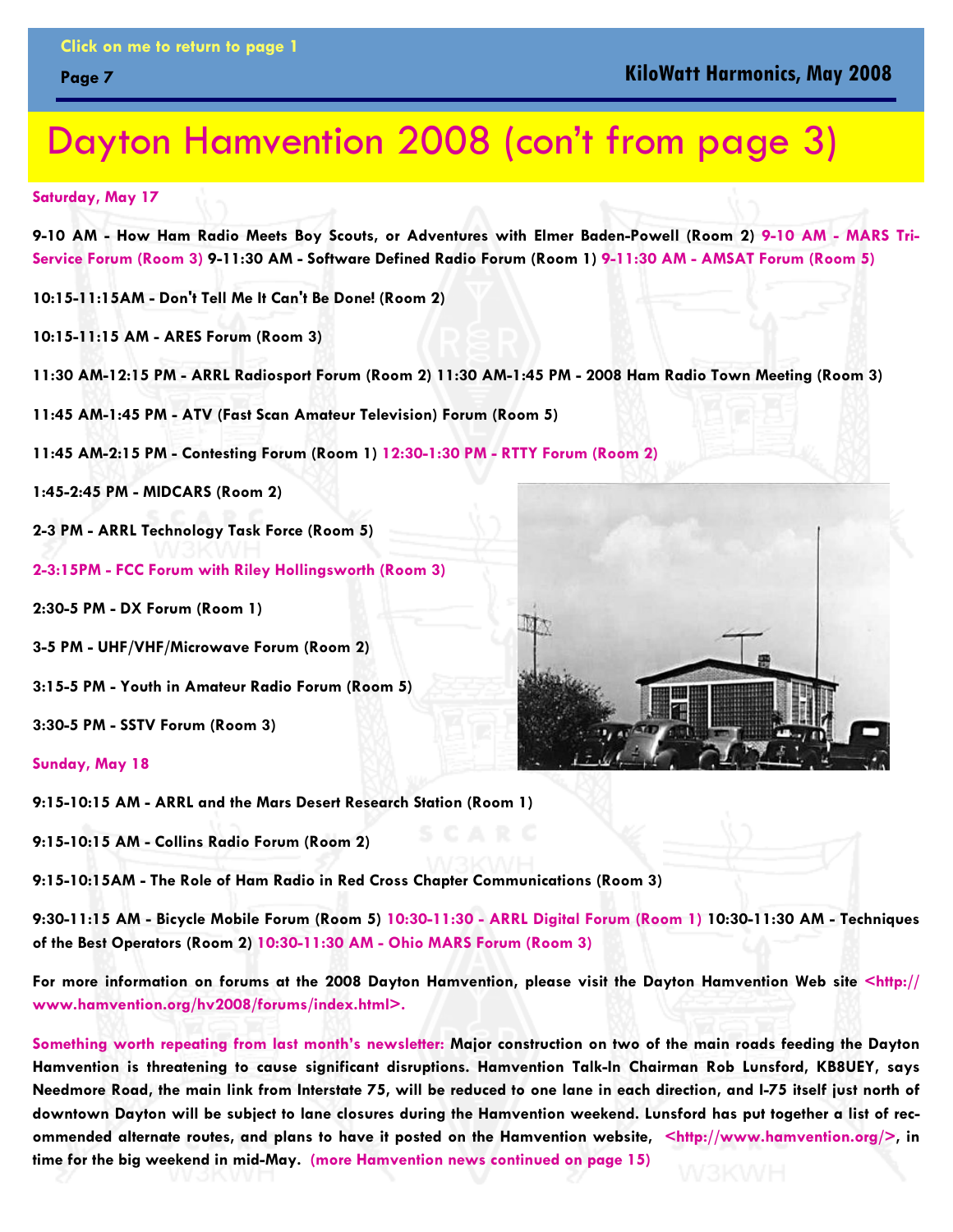### <span id="page-7-0"></span>ARRL WPA Section News [\(con't from page 5\)](#page-4-0)

**their excellent presentation of APRS; to Jim Cross WI3N, MDC Section Manager for his excellent presentation on Maryland/DC Section Legislative Efforts; and to Jason Bange KB3PFJ for his presentation on working with the Seventh**  Day Adventists youth organization -- 'The Pathfinders' to **recruit new and younger amateur radio operators.** 

**Some of the topics discussed were Training and Education Initiatives; Initiatives in recruiting new amateur radio operators; and the ARRL's goal of 30,000 new hams in 2008.** 

#### **Atlantic Division Awards**

**The Awards Committee is reviewing the nominations received to select the recipients of the Atlantic Division Amateur of the Year and the Atlantic Division Technical Achievement Award for this year.** 

**The awards will be announced at and presented to the winners at the Atlantic Division Convention in Rochester, NY at the end of May this year.** 

#### **Grab and Go Kits**

**We have had some suggestions for a future division teleconference/webinar on grab and go kits within the Atlantic Division. We plan on featuring the top notch grab and go kits within the division with pictures and a component list of equipment and features of these kits.** 

**If you would like to have your kit considered, please send pictures and information about your kit to <grabandgo@atldiv.org>. We are extending the deadline for submissions to May 31, 2008.** 

**Conventions within the Atlantic Division** 

**We have several conventions that have been approved. Those approved conventions are:** 

**Atlantic Division Convention -- May 30 & 31 Rochester, NY** 

**Eastern PA Section Convention -- July 4, Bressler, PA** 

**Western PA Section Convention -- August 24 New Kensington, PA** 

**EmComm East Emergency Communications Convention -- September 20, Rochester, NY** 

#### **Division Travels**

**The last three weekends have been very busy. Both the Director and Vice Director were at the Timonium Hamfest, and once again the Baltimore Amateur Radio Club put on a great hamfest. We enjoyed meeting up with members, both new and familiar. Our Cabinet Meeting in Binghamton was well attended and was a source of good information and exchange of ideas.** 

**This past Saturday was the Sussex Techfest in Georgetown, DE and this was the third year for this event. They have improved upon the preceding year, each year they've held this event. Sunday put us at an award presentation in Western New York for the Atlantic Division Grand Ole Ham Award. Circumstances dictated the need of an early presentation, but this was one of the most moving and inspiring presentations we've been involved in. We'll have more information on this presentation with the announcement of the other Atlantic Division awards.** 

**73 de, Bill Edgar N3LLR, Atlantic Division Director, & Tom Abernethy W3TOM, Atlantic Division Vice Director** 

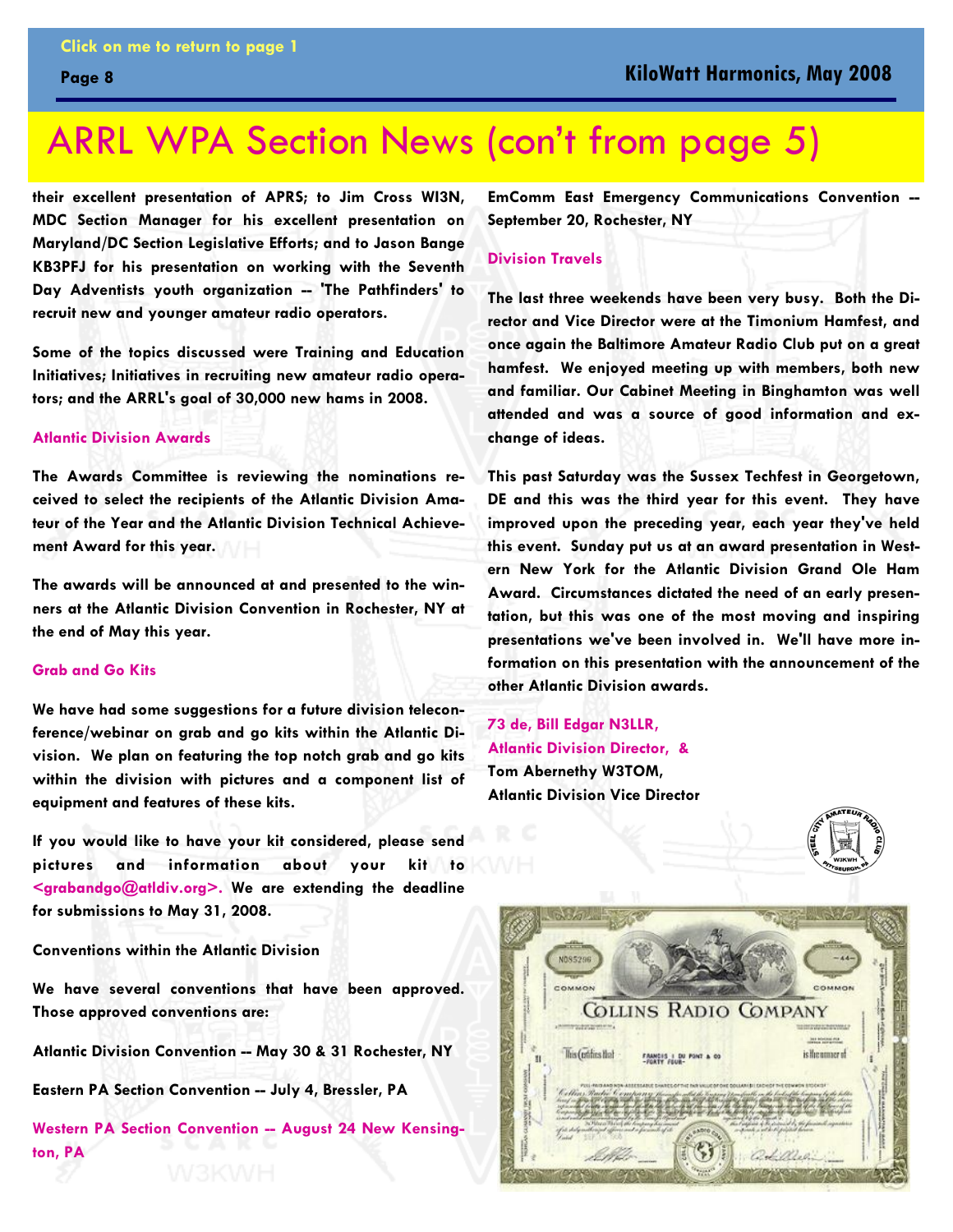### <span id="page-8-0"></span>**Local, Club & Miscellaneous News**

### ♦ **From KA3MSE - Lloyd, Steel City ARC Liaison to the Allegheny Public Service Net comes the following news:**

**I traveled down to Skyview tonight to meet with John Rogers N3MSE and he confirmed his visit to us on May 20. He moved his schedule to accommodate us. N3MSE is John Rodgers, Section Manager of the Western Pennsylvania Section of the Atlantic Division of ARRL. As such, John is responsible for recruiting and appointing all of the officers that form the structure of the Amateur Radio Emergency Service (ARES) in this section.** 

**Several months ago, our club membership expressed an interest in becoming more involved in public service operation, corporately as well as individually. Since John had expressed an interest in visiting clubs in the WPA Section, I sought and received approval from the membership to invite**  John to our regular May 20 business meeting. John gra**ciously rearranged his schedule to accommodate us on this night.** 

**ARES should be one of the options that we should consider since our club house, equipment and membership could greatly enhance ARES operations in Allegheny County and Western Pennsylvania. If we (as a club) should choose to come involved, we need to consider all of the factors that could impact us if we choose to become involved formally with ARES.** 

**Emergency Communications involves a commitment, not only of resources but of personnel. We need to make a clear determination as to whether we are capable and willing to make that commitment. John should be able to help us find clarity in the matter so that SCARC can determine how to proceed.** 

#### ♦ **From Mike, WA3TTS comes this update on the 50MHz N3LL Beacon:**

**Hi Folks: Carl has his beacon running at his second QTH in Green County in EM99uu, near Holbrook, PA with a 1,500ft hillltop location. Approximately 3 watts to a single 50 MHz Lowe's Loop on 50.0685MHz. This is the old N3LL beacon running a 2E26 final with a fresh tube (Well, as fresh as a NIB can be anyway). The beacon antenna is still low to the** 

**ground, but I copy it north of Pittsburgh about 10DB above the noise with my single PAR loop antenna at 40ft and 1200asl. Eventually Carl says he will get the antenna up higher, but it is operational as of this weekend.** 

♦ **Also from our club prez Mike, WA3TTS comes this request for volunteers:** 

**Hello, my name is Dave Moore - KB3IEC, Communications Co-Chief for the Waste Management Susquehannock Trail Performance Rally® presented by Citizens & Northern Bank, in Wellsboro, PA (north-central PA). For decades, amateur radio enthusiasts have been helping provide safety and logistical support for STPR®. I am hoping that you can help us "get the word out" about our new and improved event. (Despite much law-enforcement effort, last year's event was marred by a serious alcohol related disruption.)** 

**STPR® (<www.stpr.org>) is an auto race that takes place over 2 days (June 6 & 7), with about 14 hours of competition over hundreds of miles. Drivers travel at speeds reaching 100 MPH through closed and controlled forest roads. Rally teams navigate the generally smooth and twisty Pennsylvania State Forest roads in cars that range from allout race cars to highly modified street cars.** 

**STPR® is asking for your help getting the word out about this exciting public service opportunity. Net Control operators are needed, as well as hams with portable and/or mobile radios, and APRS & packet operators. You can work indoors or outdoors, maybe even ride in an official vehicle! We are hoping that your group members will bring their special skills and become one of the 400 plus volunteers, including 30-50 hams, who enjoy helping others, the sport & competition, and the camaraderie of participation.** 

**All volunteers are invited to the Friday evening welcome party, Saturday after-event party, and the awards presentation. Each will receive a collectors pin, lunch voucher and event bumper sticker - and some of the best seats in the house to watch! Pre-registered volunteers will also receive an event T-shirt.** 

**[\(More local/miscellaneous news continued on page 11\)](#page-10-0)**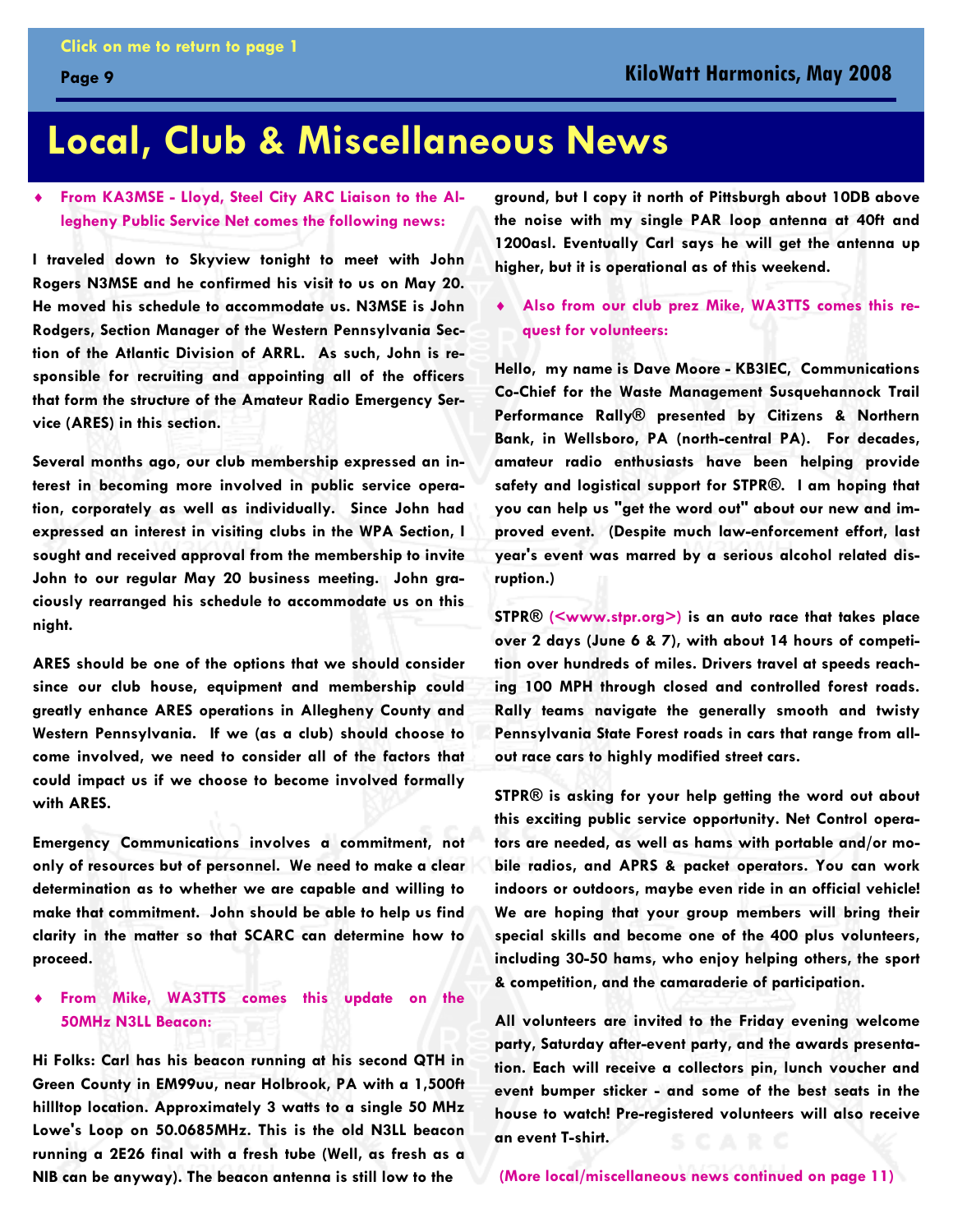### <span id="page-9-0"></span>**The Beginner's Help Desk**

#### **The Unbalanced-to-Unbalanced Transformer (UNUN) By Michael Sapp, WA3TTS**

**Most hams are familiar with 1:1 or 4:1 baluns used with dipole antennas. The balun is a balanced to unbalanced transformer. The counterpart to the balun is the unun, which has unbalanced input and output ports. Ununs are useful for matching unbalanced antennas such as verticals, inverted-Ls and end-fed wires to unbalanced feed lines-- a.k.a. coax. They also can be used as a range extender for an unbalanced coaxial feedline tuner, or simply used as a substitute for a coaxial feedline tuner. These are very useful tools for the ham shack but I am surprised how many amateurs are unaware of them or simply do not understand how they can be useful in a ham radio station. The lowimpedance unun is also ideal for mobile or portable operation with a short whip antenna to achieve a reasonable match. For example, the monopole of my 40M ground plane has a radiation resistance in the 5 ohm range on 160 meters, where it is only 1/16 wave long.** 

**Here is an example of a basic multi-match unun that is relatively easy to build and offers several impedance transformations in a small package.** 



**This unun schematic is from Chapter 15 of Jerry Sevick's "Understanding, Building, and Using Baluns and Ununs". It offers the following transformations:** 

**B to H: 50 to 22.22 ohms H to B: 50 to 112.5 ohms A to H: 50 to 35 ohms H to A: 50 to 72 ohms A to L: 50 to 8.7 ohms B to L: 50 to 5.6 ohms C to L: 50 to 12.5 ohms** 

 **The "book" design called for a total of 6 trifilar turns on a type K core with a permeability (u) of 250. Not having any "K" toroids on hand I decided to see if I could use a Type 43 toroid, as I have plenty of these in my junkbox inventory.** 

**It turns out that a type 43 toroid has a permeability factor (u) of 850, which is far from the 250 u value of the K core but I wanted to see if I could compensate with a different turns ratio. Here is where things get interesting.** 

**The typical toroid unun is a transmission line transformer (TLT), so the schematic should NOT be viewed as an autotransformer. Autotransformers exchange energy via magnetic flux, whereas the transmission line transformer exchanges energy electrically (Transverse Electric and Magnetic mode). In this electric mode the phase angles add or subtract, hence the voltage changes and resultant impedance transforms. Losses in TLTs are very low. The magnetic flux cancels in the toroid core leaving only wire resistance and some miscellaneous loss factors. Losses of .05db or less are typical for TLTs. An autotransformer would be worse by a factor of ten.** 

**In an unun, the wire turns on the toroid core comprise a transmission line section that ideally should be halfway between the input and output impedance values { remember Z (match) = SQR-RT (Zin\*Zout) }. The presence of the toroid core makes the parallel wire transmission line look much longer. How much?** 

**The effective transmission line length is simply the length of the wire transmission line wrapped on the core times the square root of the permeability:** 

#### **L(eff) = L(line)\* SQR-RT (u)**

**If we stay with a similar toroid size then we don't even have to mentally unwrap the transmission line section and measure its length to find the new length for a different permeability factor. For example, the original design called for 6 turns on a 1.25 inch core with a permeability of 250 for a low power design, and 5 turns on a slightly larger type K core for a high power design.** 

**[\(Continued on page 13\)](#page-12-0)**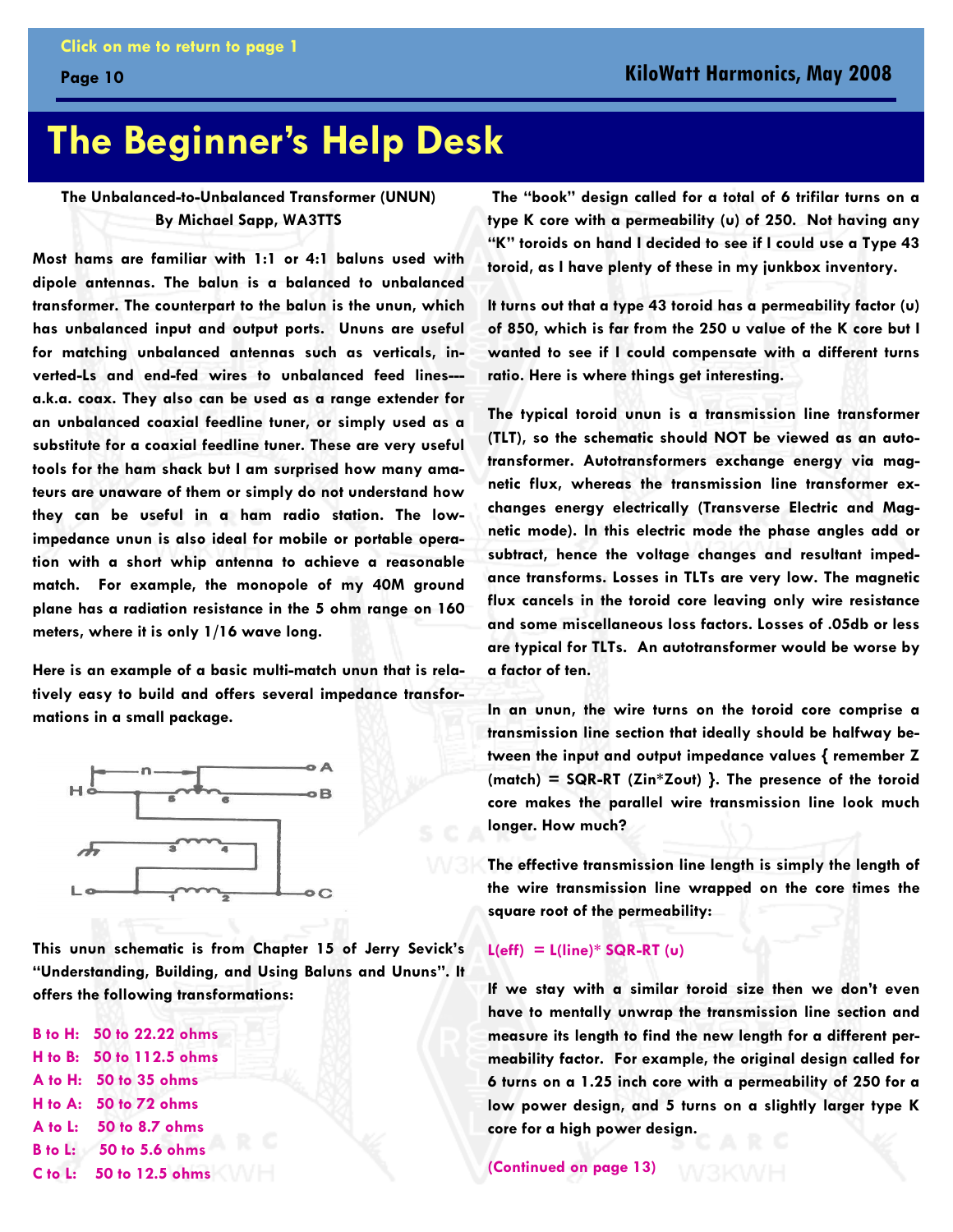### <span id="page-10-0"></span>Local/Miscellaneous News [\(con't from page 9\)](#page-8-0)

**Along those lines, I would like to send an invitational/ recruitment message to you for inclusion on your website or for transmission via your email chain/listserve. We are expanding our efforts to inform a wider set of hams about this exciting opportunity. I am sending a PDF version (attached file) of our radio recruitment message. More information is included in the attachment. (I have included the attachment at the end of the electronic version of the newsletter.) Please do not feel pressured by this request; we realize that webserver space and bandwidth, time and upkeep issues, etc. all combine to make your job difficult at times.** 

**Thank you for your consideration of these issues!** 

♦ **From KA3LNG & N3DOK comes the following blurb for those of you who are eagerly awaiting your first call or maybe even your upgraded call:** 

**Buckmaster has a new service for people who have taken the Amateur Exam. They will contact you by email with your call sign. You must sign up at the website listed below.** 

**HamCall FCC New Callsign Notification Service <http:// hamcall.net/cgi-bin/notify.exe?newcallnotifyform=1>** 

#### **Buckmaster main website: <http://hamcall.net/>**

**Fill out this form and you will be notified when there is a FCC transaction with your name and ZIP code. This service is intended for new USA hams who have taken their exam and are waiting to find out what their callsign will be, but can be used to watch for other FCC transactions as well. All information must be filled out correctly. Use the exact name spelling and ZIP code that you use on the FCC forms. For example, if you entered Robert as your first name on the FCC forms, be sure to enter Robert in this form, not Bob or Bobby. What you enter must exactly match the FCC data.** 

### YET ANOTHER REASON TO BE AT THE MONTHLY **BUSINESS MEETING AT THE CLUBHOUSE IN MAY:**

**The "Ways and Means" committee will be holding a little auction after the May meeting. These are a few estate items from Bill Johnson Jr.,KB3DFE,sk.** 

**These are the main items that the "Ways and Means" committee will be auctioning off at the end of the May meeting.** 

- MFJ 8100W, World Band Receiver. This is a little regen**erative radio still in the box with the manual.**
- ♦ **ICOM R75 wide band table top receiver.**
- ♦ **TIME WAVE ANC-4 noise canceling antenna phaser.**
- PSR-4C (SCI SPECO) 13.8 volt 4 amp DC supply.

**There is an assortment of "RG" coax connectors as well as battery packs and "wall wart" chargers, digital VOM testers etc. Help this stuff find a home on the cheap! (Thanks to Nate, W3SVJ for the advance notice on this auction.)** 

- ♦ **Presented for your enjoyment and also, as an encore to the Dayton Hamvention is the annual Breezeshooters HamFest. This year, it'll be held on June 1st at the Butler Farm Show Grounds from 8AM to 3PM rain or shine. For more details, check out the flyer at the end of the newsletter. Lots of nice prizes are gonna be raffled off, and lots of nice vendors will be there too. So, come on out on June 1st, see and be seen!!**
- ♦ **Also in May is the Rochester (NY) HamFest. It'll be held on May 30-31, at the Fair and Expo Center, formerly called the Monroe County Fairgrounds, on Route 15A in Rochester, NY. This will also double as the ARRL Atlantic Division Convention. For more info, check out their website: <www.rochesterhamfest.org> Talk-In: 146.88 (PL 110.9). You can also shoot an E-Mail to:**  <rochfst@frontiernet.net> for more info. For those at**tending, here is a schedule of events: Friday, May 30: 6:00 a.m. -- 7:00 p.m. --Outdoor Flea Market Open, 12:00 noon - 5:30 p.m. -- Dome Air Conditioned Exhibit Hall Open, 6:30 p.m. -- Annual Awards Dinner RIT Inn, Saturday, May 31: 6:00 a.m. -- 7:00 p.m. -- Outdoor Flea Market Open, 8:30 a.m. -- 5:30 p.m. -- Dome Exhibit Hall Open, 9:00 a.m. -- 5:30 p.m. -- Programs**

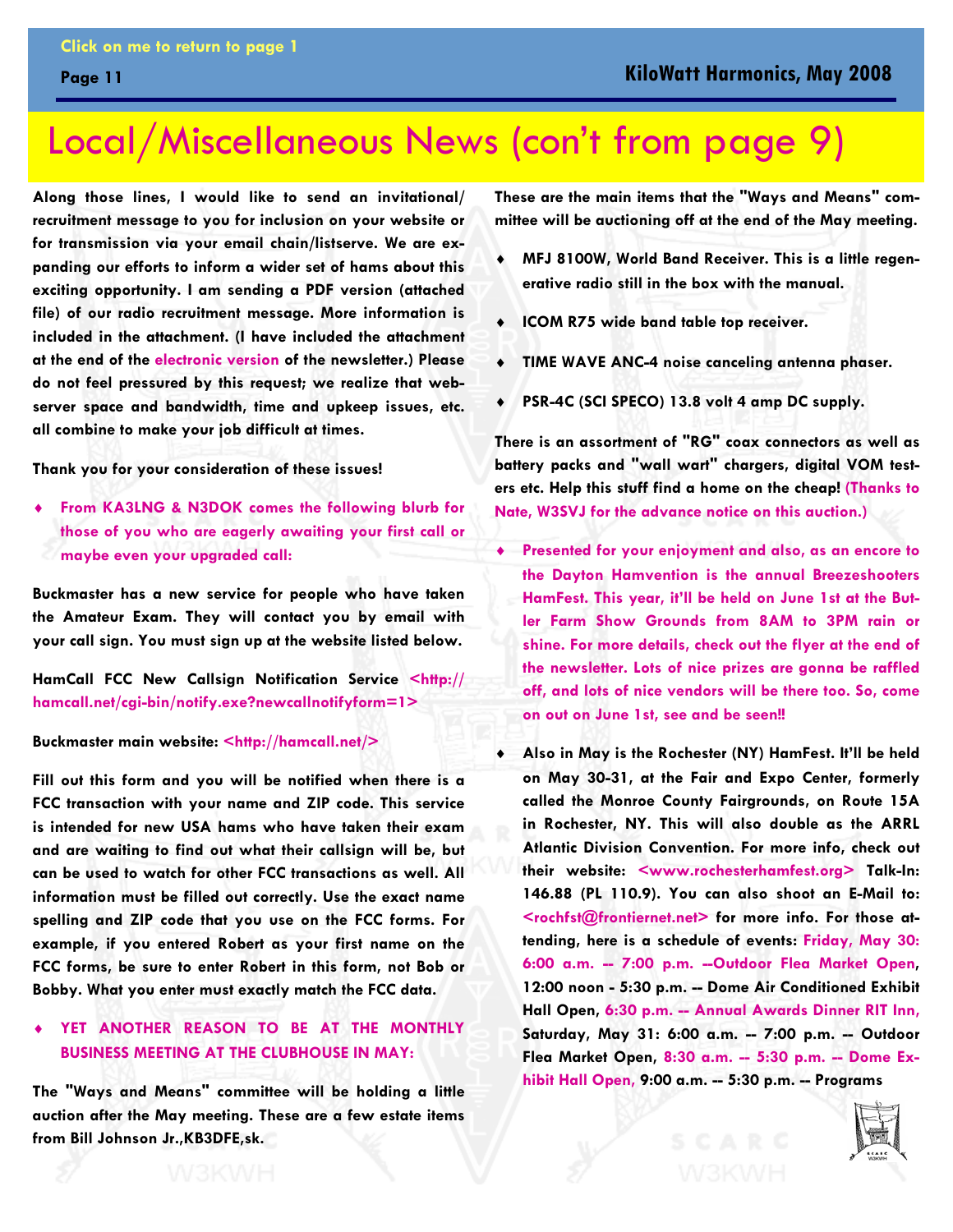### <span id="page-11-0"></span>**FCC/ARRL News & Regulatory Matters**

#### **TEN NEW SATELLITES SUCCESSFULLY PLACED IN ORBIT**

**Ten satellites reached orbit April 28 aboard an Indian PSLV-C9 rocket launched from the Satish Dhawan Space Center. The primary payloads were India's CARTOSAT-2A and IMS-1 satellites. In addition to the NLS-5 and RUBIN-8 satellites, the rocket carried six CubeSat research satellites, all of which communicate using Amateur Radio frequencies. All spacecraft deployed normally and appear to be functional at this time.** 

**The SEEDS satellite is designed and built by students at Japan's Nihon University. When fully operational, SEEDS will download telemetry in Morse code and 1200-baud FM AFSK packet radio at 437.485 MHz. The satellite also has Slow-Scan TV (SSTV) capability. Several stations have reported receiving SEEDS CW telemetry and the team would appreciate receiving more reports from amateurs at their ground station Web page.** 

**AAUSAT-II is the creation of a student team at Aalborg University in Denmark. It will downlink scientific telemetry at 437.425 MHz using 1200 or 9600-baud packet.** 

**Can-X2 is a product of students at the University of Toronto Institute for Aerospace Studies, Space Flight Laboratory (UTIAS/SFL). Can-X2 will downlink telemetry at 437.478 MHz using 4 kbps GFSK, but the downlink will be active only when the satellite is within range of the Toronto ground station.** 

**Compass-One was designed and built by students at Aachen University of Applied Sciences in Germany. The satellite features a Morse code telemetry beacon at 437.275 MHz. Compass-1 will also provide a packet radio data downlink, which will include image data, at 437.405 MHz.** 

**Cute 1.7 + APDII is a satellite created by students at the Tokyo Institute of Technology. This satellite will not only provide telemetry, it will also offer a 9600-baud packet storeand-forward message relay with an uplink at 1267.6 MHz and a downlink at 437.475 MHz.** 

**Delfi-C3 was designed and built by students at Delft University of Technology in the Netherlands. It includes an SSB/CW** 

**linear transponder. The satellite will be in telemetry-only mode for the first three months of the mission, after which it will be switched to transponder mode. Delfi-C3 downlinks 1200-baud packet telemetry at 145.870 MHz. The linear transponder, when activated, will have an uplink passband from 435.530 to 435.570 MHz and a corresponding downlink passband from 145.880 to 145.920 MHz. (From the ARRL Bulletin)**

**NO MORE MID-ATLANTIC QSO PARTY** 

**The Mid-Atlantic QSO Party has come to an end this year. "Thanks to all participants and everyone who did help along the way. It was a fun contest, although troubled by pretty bad conditions most years.** 

**We'll be sorry to see it go. Hope to catch you all on the other big contests! 73 from the Mid-Atlantic QSO Party Committee." (Thanks, Walter WO2U) (From the ARRL Bulletin)**

### **Propagation Report**

**This week we had a couple of brief sunspot appearances -- 991 and 992 -- but they were both from Solar Cycle 23 and their emergence was fleeting.** 

**On Wednesday, April 23, the planetary A index rose to 32 due to a solar wind and south-pointing Interplanetary Magnetic Field (IMF). Expect geomagnetic conditions to stabilize this weekend, but to again become active on May 2. Sunspot numbers for April 17-23 were 0, 0, 13, 12, 0, 13 and 13 with a mean of 7.3. The 10.7 cm flux was 69.2, 70.2, 71, 70.8, 70.9, 71.3 and 70.7 with a mean of 70.6. Estimated planetary A indices were 8, 6, 5, 4, 4, 5 and 32 with a mean of 9.1. Estimated mid-latitude A indices were 7, 5, 6, 1, 3, 4 and 17, with a mean of 6.1. For more information concerning radio propagation, visit the ARRL Technical Information Service Propagation page <http://www.arrl.org/ tis/info/propagation.html>. To read this week's Solar Report in its entirety, check out the W1AW Propagation Bulletin page <http://www.arrl.org/w1aw/prop/>.**

**(From the ARRL Bulletin)**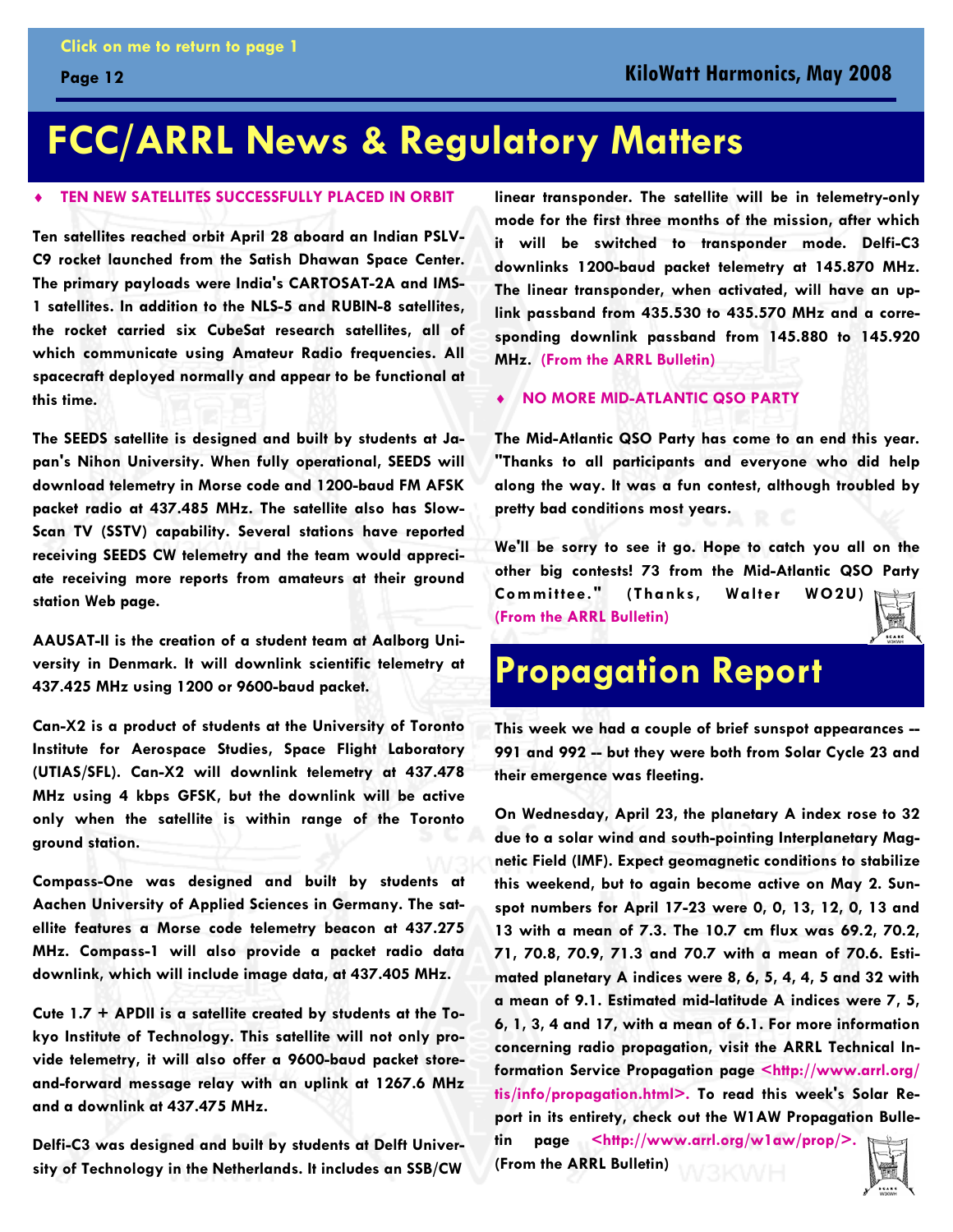### <span id="page-12-0"></span>The Beginner's Help Desk [\(con't from page 10\)](#page-9-0)

**L(eff) = 6T \* SQR-RT250 L(eff) = 6T \*15.81 L(eff) = 94.87T** 

**By substitution: 94.87T = L(line) SQR-RT(850) 94.87T = L(line) 29.15** 

**Dividing both sides of the equation by 29.15 gives us an L (line) of 3.25T** 

**So a three turn version of the above unun on a type 43 toroid of similar dimensions is going to be pretty close to the original design in terms of the available transformations.** 

**I built the first version in a small PC card frame to test the unun, and the MFJ259B analyzer confirmed that it worked pretty much as the original Sevick design---perhaps shifted to more optimal performance below 10MHz given the higher toroid core permeability. RCA jacks were used for connections. But the number 14 Thermaleze magnet wire is rather tough to work with---especially connecting to the RCA jacks. That was solved by using 18 gauge stranded jumper wires with heat shrink over the solder connections to the thermaleze on each end. Each piece of 14-gauge Thermaleze is 6 inches long and one line is tapped at the midpoint. The photos show the transmission line section prepared before winding and the completed transformer. The wire ends are color-coded for convenience, but it is still a good idea to label the wire ends (1) through (6) to avoid a mistake during assembly.** 

**On the second prototype the frame enclosure was changed to 1-inch wide brass, which is available at hobby stores for about a \$1 a foot. I kept the RCA connector approach. These connectors are fine for a few hundred watts on HF and are quick-change to ease changing bands, antennas, etc. One might also note on the schematic that the path from ports H to C is a bypass for 50 ohms. If you take a 4 to 6 foot PL259 jumper cable and cut it in half, you can add RCA plugs to the cut ends and have a set of patch cables for the unun. The unun can remain in-line for 50 ohm to 50 ohm passthrough situations, without having to remove it from the feed line when no transform is required. To keep the RCA jacks on the unun frame from loosening with repeated use, they were epoxied in place after initial unun testing. A few QSOs on 10.1 MHz found the unun to load up my 7MHz ground plane just fine. No toroid core heating was detected using a non-contact thermometer when running 100 watts output from my HF transceiver.** 

 **[\(Continued on page 14\)](#page-13-0)** 

### **The May Birthday Bunch**

**A 'Happy Birthday' goes out to all those in our club celebrating birthdays this month:** 

| Elliot, KB3LY | 9th   |
|---------------|-------|
| Ralf, DL4ZAA  | 27th  |
| Dave, N3DFK   | 21 st |

**Many happy returns to you all. Feel free to pick out a nice birthday present for yourself at the Dayton Hamvention!! Tell the XYL that KQ3DX said it was OK with him.** 

### **Credits/Thanks**

**Thanks to all my contributors for the month of May:** 

**W3SVJ, WA3TTS, KA3LNG, N3DOK, WA3FWA, N3MSE, N3LLR, W3TOM, KA3MSE, WB3HDI & ARRL** 

**Thanks to all for your fine efforts. They help to keep our newsletter an interesting and informative read.** 

**That's it for May. CU next month for more news from the world of Amateur Radio. 73 de KQ3DX et al.** 

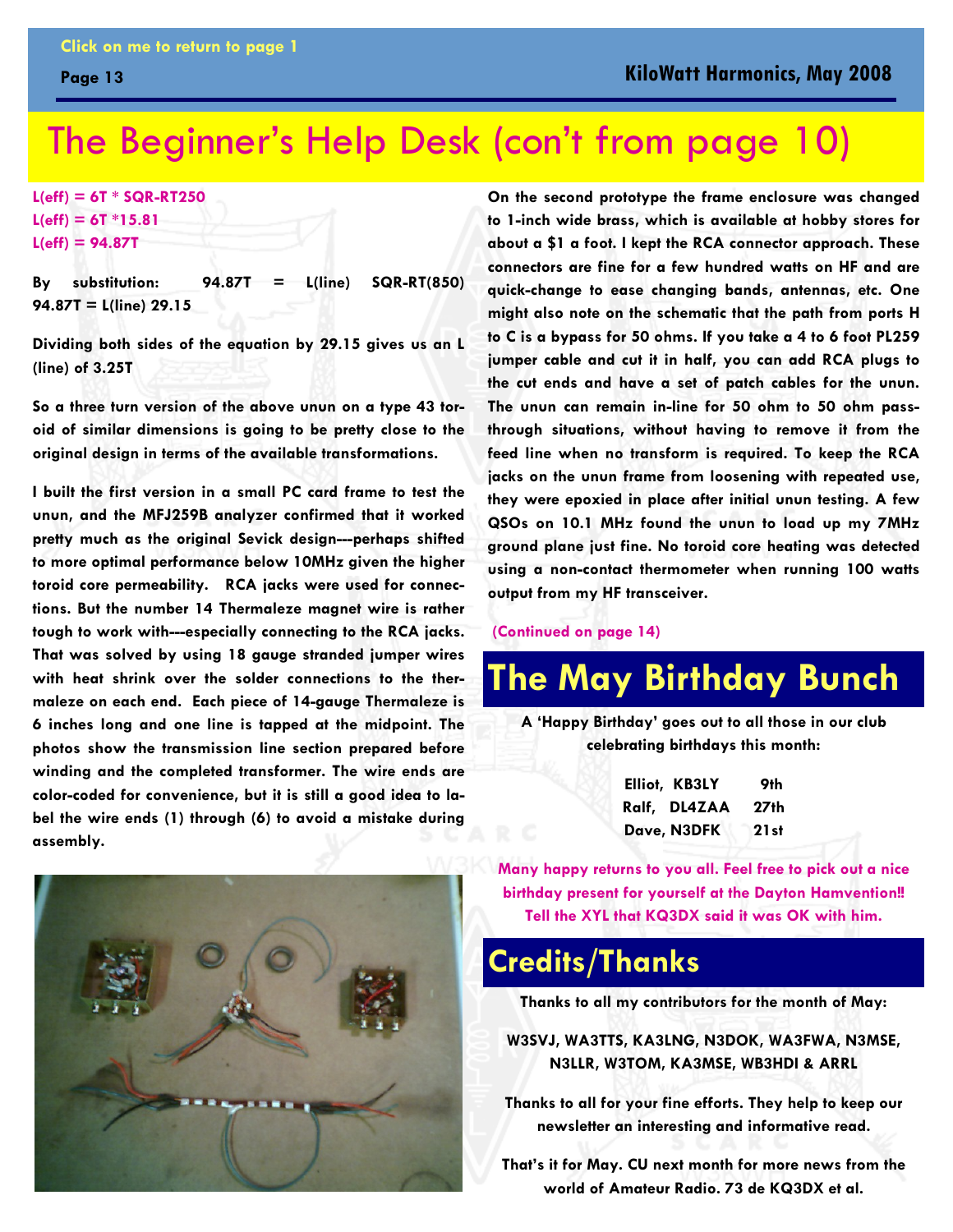### <span id="page-13-0"></span>The Beginner's Help Desk [\(con't from page 13\)](#page-12-0)

#### **MFJ259B Measurements Frequency vs. SWR**

|       |                    |                        |     |     |                     |  |                                                 |                | Ports Ratio Load* Band> 1.8 3.75 7.0 10.1 14 18 21 28 (* std value carbon resistor) |
|-------|--------------------|------------------------|-----|-----|---------------------|--|-------------------------------------------------|----------------|-------------------------------------------------------------------------------------|
|       | A>H 50:35 33       |                        |     |     | 1.1 1.0 1.0 1.0 1.1 |  | $1.1$ $1.1$ $1.1$                               |                |                                                                                     |
|       | $H > A$ 50:72 75   |                        |     |     |                     |  | $1.1 - 1.1 - 1.1 - 1.1 - 1.1 - 1.1 - 1.1 - 1.1$ |                |                                                                                     |
| H > B | 50:112.5 100       |                        |     |     |                     |  | 1.2 1.1 1.1 1.2 1.2 1.2 1.3 1.3                 |                |                                                                                     |
| B > H | 50:22.22 22        |                        | 1.0 | 1.1 | $1.1 \t1.1 \t1.2$   |  | $1.3$ 1.3 1.4                                   |                |                                                                                     |
|       |                    | $C > L$ 50:12.5 10 1.3 |     |     |                     |  | 1.3 1.3 1.3 1.4 1.4 1.4 1.5                     |                |                                                                                     |
|       | $B > L$ 50:5.6 5.5 |                        |     |     |                     |  | $1.2$ 1.3 1.6 1.9 2.3 2.8                       | $3.2\quad 4.5$ |                                                                                     |
|       | $A > L$ 50:8.7 7.5 |                        |     |     | 1.2 1.2 1.4 1.5 1.7 |  | 1.9                                             | 2.1            | 2.6                                                                                 |

**Note: Since it was not possible to have matched resistors for each transform and termination, there is a difference between measured SWR and the perfect 1:1 situation. For example, in the C>L data the ideal SWR would be 12.5/10.0 or 1.25:1. The**  higher SWR readings on the B>L and A>L transforms are due in part to stray capacitance at these low Z levels at higher fre**quencies. The accuracy of the MF259B at low Z level measurements should also be considered. Similar low-z measurements were noted on a commercial version of the W2FMI Multi Match Unun sold by <www.cwsbytemark.com>**

#### **REVERSING UNUN PORTS**

**Frequency vs. SWR**

**Careful reading of Mr. Sevick's books indicates that unun's can be used in a reversed orientation when the transform stays within a 2:1 range for TLT operation. That makes some sense if you recall the Z match line section value should be something reasonably close to the square root of Zin\*Zout.** 

**The unun may "work" at some higher reverse ratios but the broadband TLT mode will not hold---it will revert to autotransformer operation with the magnetic flux not entirely canceled in the toroid core at a given frequency. There may be a transition zone and narrower bandwidth for low loss operation versus an abrupt change in operating mode where the TLT "ends" and the autotransformer "begins"---this is my best guess. There is room for investigation here at that would involve watching toroid core temperature vs. applied power and load condition. Measuring throughput losses in decimal fraction dBs would be the ideal observation but that is challenging with equipment available to most amateurs. Factors like shunt capacitance of the transformer windings and self-resonant effects need to be considered for reversed high ratios. Below are two sets of MFJ259B SWR measurements for reversed higher-ratio unun operation:** 

|       |            |     |        |                               |                   |     |             | Ports Ratio Load* Band> 1.8 3.75 7.0 10.1 14 18 21 28 (* std value carbon resistor) |
|-------|------------|-----|--------|-------------------------------|-------------------|-----|-------------|-------------------------------------------------------------------------------------|
| L > A | 50:450 470 |     |        | $1.6$ $1.2$ $1.4$ $1.8$ $2.4$ |                   | 3.2 | $3.8$ $5.9$ |                                                                                     |
|       |            | 390 | 1.5    | 1.0                           | $1.3$ $1.7$ $2.2$ | 2.9 | $3.5$ $5.2$ |                                                                                     |
| L > C | 50:200 200 |     | $-1.5$ | $1.2$ $1.4$ $1.7$ $2.1$       |                   | 2.7 | $3.2$ 4.8   | (continued on page 16)                                                              |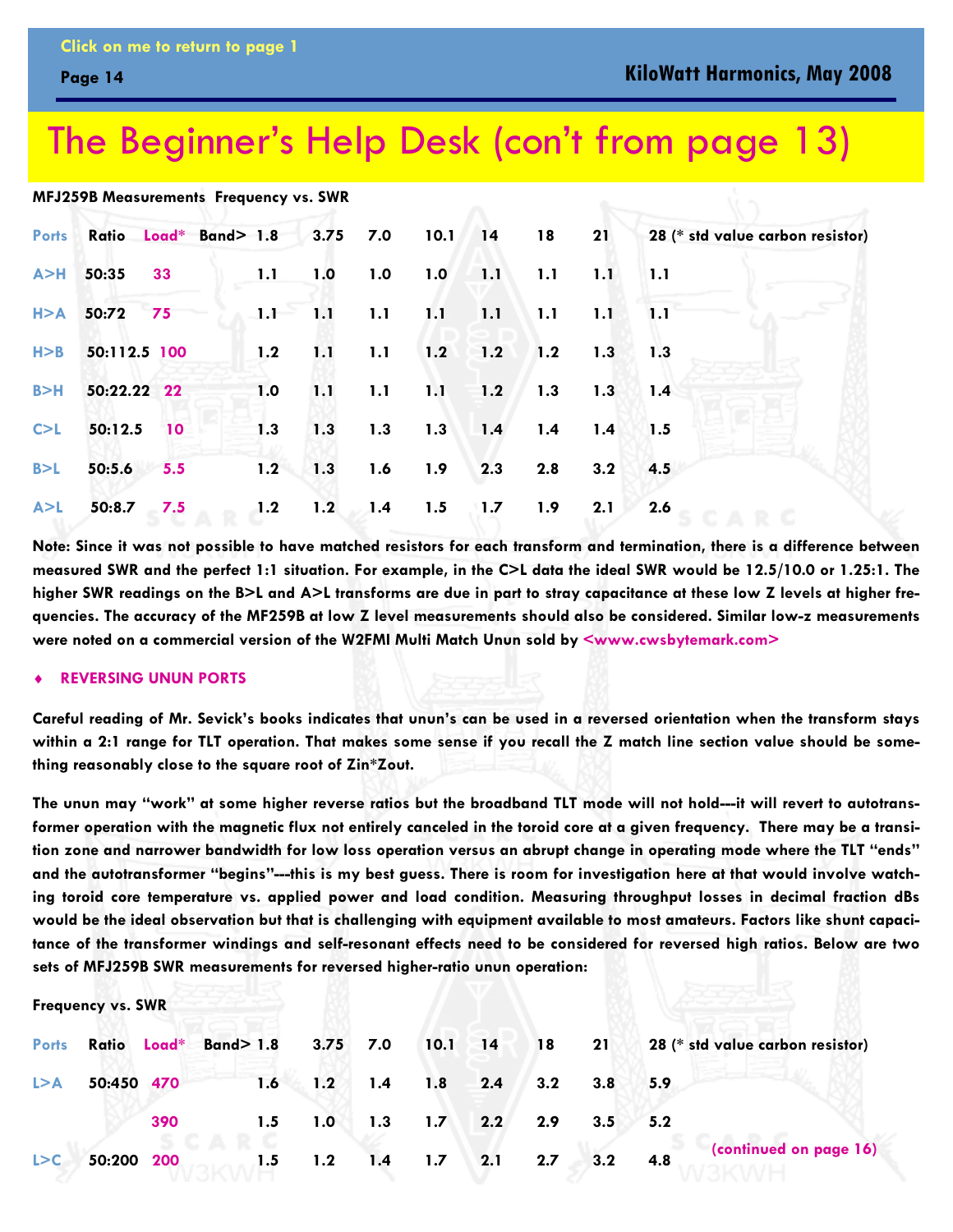### <span id="page-14-0"></span>More Dayton Hamvention News [\(con't from page 7\)](#page-6-0)

### **The 2008 Dayton Hamvention Awards Committee has named QST Contributing Editor and author H. Ward Silver, N0AX, as its 2008 Amateur of the Year.**

**The committee said Silver's "books and teaching materials have helped many become hams." Tom McDermott, N5EG, will receive Hamvention's Technical Achievement Award to recognize his technical contributions that helped digital ham radio expand. Emery McClendon, KB9IBW, was named the recipient of the Special Achievement Award for starting Amateur Radio Military Appreciation Day (ARMAD) in 2003 as a way for Amateur Radio to express support and appreciation for our service men and women. The winners will be feted at a dinner held May 17 at the Marriott Hotel in Dayton.** 

**Silver, an ARRL Life Member, was first licensed at age 17 in 1972 as WN0GQP and upgraded to Amateur Extra and changed his call sign to N0AX in 1976. A contester and DXer, he is on the DXCC Honor Roll.** 

**Silver's award nomination cited his "many contributions, including 'Ham Radio for Dummies,' his first effort to show that becoming a ham does not have to be a difficult challenge. His additional books, magazine articles and his 'Hands On Radio' column in QST have all helped many hams develop their knowledge and skills." Silver was awarded the ARRL's Bill Orr, W6SAI, Technical Writing Award in 2003. He is also the editor of the ARRL's Contester's Rate Sheet and the ARRL Antenna Design Course. Silver has also written feature articles and product reviews for QST and compiles QST's "Contest Corral" column.** 

**Silver, who lives on Vashon Island near Seattle, Washington, worked closely with community leaders and the Vashon-Maury Island Radio Club (W7VMI) to provide effective emergency communications. According to the awards committee, radio club members, along with the fire district and the Community Emergency Response Team (CERT), have created one of the "best local communications systems in the state of Washington."** 

**Calling it "really, really nice and a complete honor" to be named Amateur of the Year, Silver told the ARRL that "It's a humbling experience to even be nominated, much less be** 

**chosen. To whomever is responsible for the nomination and to the Hamvention Committee, thank you. Receiving the award would be impossible without readers, colleagues, mentors and friends -- so it's just as much for them as it is for me. Being recognized will keep my fires lit to go on producing, strive for better accuracy and clarity and figure out how to make it all be fun, too. I'll just try to act like I deserve it -- most of the time."** 

**The Hamvention Technical Achievement Award goes to Thomas C. McDermott, N5EG, for his "more than 20 years of involvement in projects which further the development of Amateur Radio." According to the awards committee, McDermott co-developed the TexNet packet switching network in 1986; based on datagram routing, it covered much of the South Central United States in the 1990s.** 

**McDermott, an ARRL Life Member, received ARRL's Doug DeMaw, W1FB, Technical Excellence Award in 2004. Licensed for almost 40 years, McDermott is a member of the IEEE and holds a bachelor's in electrical engineering. His Amateur Radio interests lie in HF digital communications, hardware and software design, and an occasional HF contest.** 

**McDermott was the founder of the Texas Packet Radio Society. As part of that group, he designed the hardware and some of the protocols for the TexNet packet switching network; he has been involved in numerous Tucson Area Packet Radio (TAPR) projects and has written a textbook on wireless communications. McDermott holds eight patents.** 

**Emery McClendon, KB9IBW, is to receive the Hamvention award for Special Achievement for his efforts in starting Amateur Radio Military Appreciation Day (ARMAD) in 2003. He said he started ARMAD "as a way to have Amateur Radio serve as a tool for the people of our communities to be able to express 'live' support and appreciation for our troops, veterans, retired military and first responders." McClendon, of Fort Wayne, Indiana, became an Amateur Radio operator 16 years ago. His interest in organizing Military Special Events derives from his four years of service in the US Air Force and two years in the Indiana Air National Guard. [\(continued on page 17\)](#page-16-0)**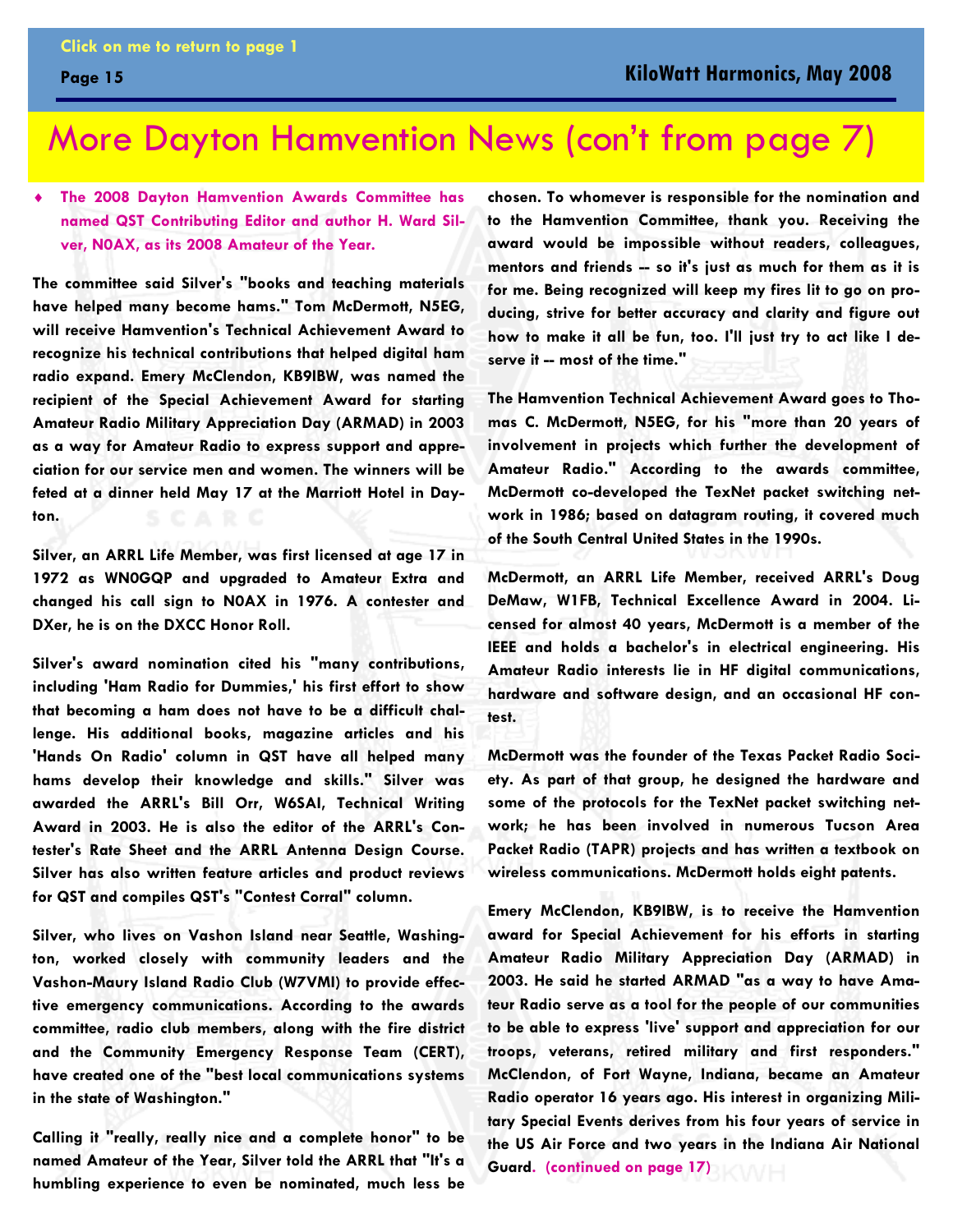### The Beginner's Help Desk [\(con't from page 14\)](#page-13-0)

**It appears that it may be possible to achieve some hi-z matches on the 75~80m band, but caution is advised. I'd be leery about exceeding QRP power levels (5~10W) without carefully monitoring toroid temperature as the mode of operation is likely "autotransformer" instead of TLT. There are better ways to achieve higher ratio transforms (i.e. "Don't try this at home!).** 

#### $SUMMARY$

<span id="page-15-0"></span>**Page 16** 

**The unun is probably one of the most under-utilized but very effective antenna accessories available to amateur radio operators. For example, many HF radio auto-tuners have a 3:1 SWR limit, but this unun easily converts 12.5 to 50 ohms (4:1) and allows for such a tuner to handle a short vertical or random wire radiator, particularly on the lower HF bands. To get the most out of this TLT, it is best to use it either at the antenna feed point or with an electrical half-wave multiple of coaxial feedline at the lowest operating frequency back to the transmitter location. The half-wave multiple feedline length will repeat the antenna feed point impedance in the shack, making this a "known" variable for antenna tuning purposes. Adding or subtracting short lengths of coax (8,16,24 feet, etc.) from this half-wave feedline length between the antenna and unun can then fine tune the unun match in the shack (See the ARRL Handbook chapter on transmission lines, the section titled "The Transmission Line as an Impedance Transformer"). If you recall the effective length equation we used earlier in this article for permeability of the toroid, the TLT unun is simply replicating a longer length of coaxial line transformer in a physically smaller configuration.** 

**Thermal heating is a potential concern with toroid core, particularly when one is used in a circuit that is reactive and not an ideal match (i.e. >1.5~2.0 to 1). But the temperature issue is easily monitored with a low lost non-contact IR thermometer. Harbor Freight Tools sells a low cost IR thermometer in the \$10 range and I have purchased their larger IR Thermometer "gun" for \$30. These are handy little tools to have around for many applications other than toroid temperature monitoring. They can easily measure a 1 or 2 degree temperature change to keep a TLT from a potential thermal runaway situation.** 

#### **References:**

**Understanding, Building, and Using Baluns and Ununs, J. Sevick W2FMI, CQ Communications, Inc.** 

**A Tutorial on Transmission Line Transformers, C. Trask, N7ZWY, Sonoran Radio Research.** 

**Transmission Line Transformers, J. Sevick, W2FMI, ARRL Publications, 1987.** 

**Designing Wideband RF Impedance Transformers, A Ferreira, Microwaves & RF, March 2007.** 

**AMATEURA** 

**The ARRL Handbook, 1985.** 

THIS SPACE RESERVED FOR YOUR ARTICLES AND PICTURES: Don't forget; Ye Olde Editor is constantly on the lookout **for pictures and articles, especially of a local nature. Whether it's a submission for Shack-Of-The-Month, or local news to keep our members apprised of all the goings-on in Amateur Radio around the tri-state area, I WANT IT!! So, take that pen (or keyboard) in hand and send me something for the newsletter! Not only will I appreciate it, but so will our club members. Also, if you are still receiving the newsletter via U.S. Mail, consider having it sent electronically. All you need is the Adobe Acrobat Reader, and that is a FREE download!! To download the latest version, go to: <http:// www.adobe.com/products/acrobat/readstep2.html?promoid=BUIGO>. Shoot an E-Mail to: <KQ3DX@hotmail.com> and I'll see to it that you get added to the mailing list. Thanks/73 de KQ3DX et al.**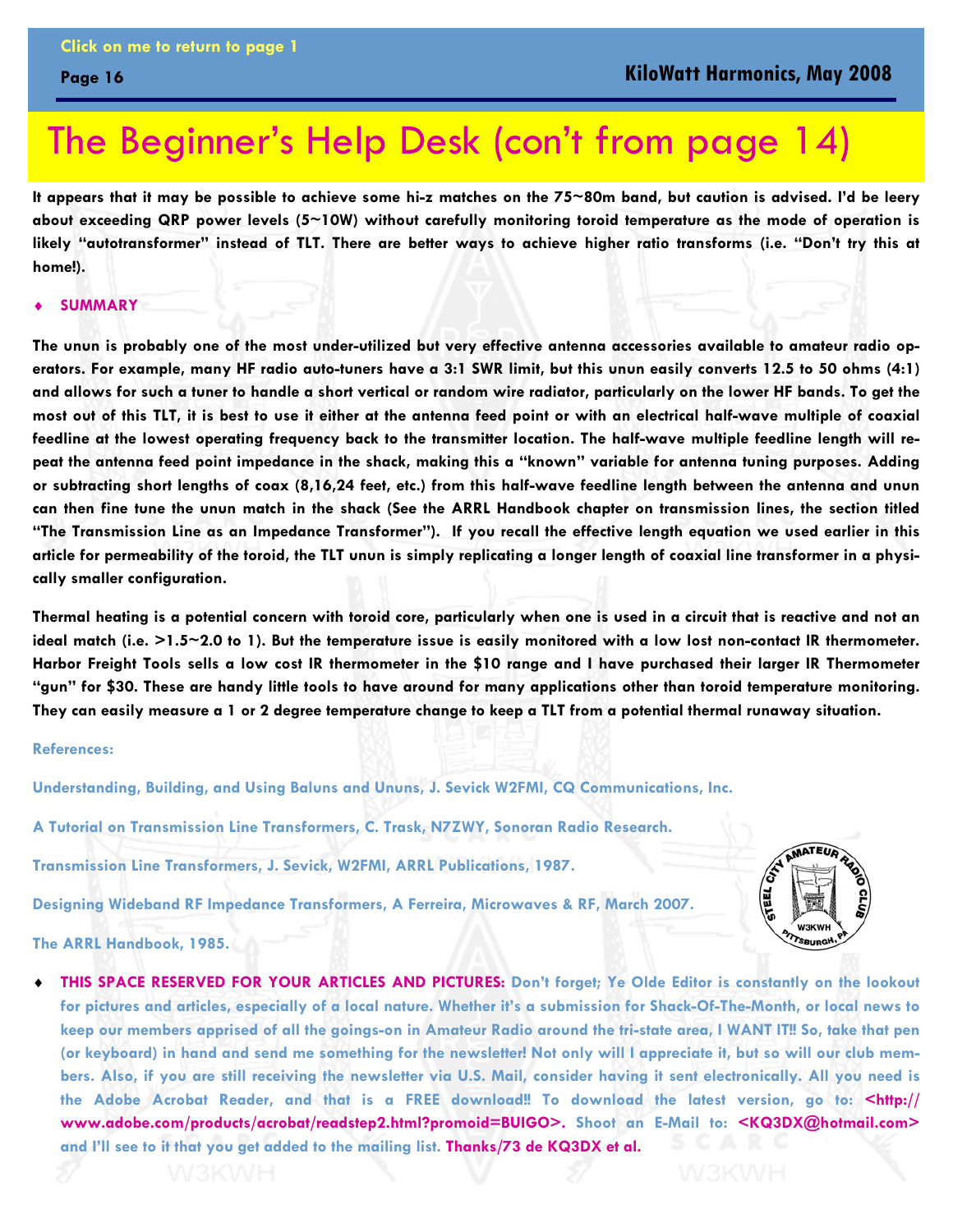### <span id="page-16-0"></span>Dayton Hamvention News [\(con't from page 15\)](#page-14-0)

**McClendon is active with two local Amateur Radio clubs; he also gives presentations about Amateur Radio to community groups. His activities, including ARMAD, have resulted in many TV, radio and media stories during the past five years, giving exposure to the Amateur Radio community.** 

**Hamvention Chairman Carl Rose, K8CPR, praised the winners, saying: "On behalf of the Dayton Amateur Radio Association and Hamvention 2008, it is my pleasure to congratulate this year's award winners. I ask all hams to join me in recognizing the outstanding contributions and the many years of service the winners have given to the Amateur Radio Service."** 

#### **MORE DAYTON HAMVENTION FORUM NEWS**

**The 2008 Dayton Hamvention Contest Forum will be held on Saturday, May 17, from 11:45 AM to 2:15 PM in HARA Arena EDT Room 1. The forum will be moderated by Doug Grant K1DG. The topics span history to cutting-edge technology:** 

**"Passing the NCJ torch" by Carl Luetzelschwab K9LA and Alan Dewey K0AD "When giants walked the bands - the early days of multi-multi" by Doug Zwiebel KR2Q "SDR and Contesting - The Future is Now" by Pete Smith N4ZR and the CW Skimmer "Beamforming on 160 Meters" by Victor Kean K1LT "Contesting with 28 Miles of Feedline" by John Battin K9DX (Remote station operation) "The Great 2008 Contest Technology Debate" by Barry Merrill W5GN, and Bob Naumann W5OV (Thanks, Doug K1DG)** 

#### **Digital contesters may want to put this on their Dayton to-attend list:**

**Shelby K4WW announces the 2008 Dayton RTTY Forum from 1230 to 1330 on Saturday, May 17 - in Room 2 at Hara Arena. Speakers will be Ed W0YK and Fred WW4LL. Ed will talk about the history of the NA RTTY Sprint contest, operating techniques for beginner and seasoned contesters, and an overview of the log submittal and log checking process for Sprint. Fred will report on recent WPX M/M operations at W8JI.** 

#### ♦ **ADDITIONAL HAMVENTION TRAFFIC UPDATES:**

**Hamvention Traffic Updates: With less than 20 days before the 2008 Dayton Hamvention, there is one small hitch, according to Hamvention organizers: road construction, and lots of it. "One of the main surface streets used by attendees of Hamvention every year is Needmore Road since it is almost a straight shot from I-75 (exit 58) to Hara Arena," said Hamvention Talk-In Chairman Rob Lunsford, KB8UEY. "Unfortunately, a rebuild project has begun on this roadway right in the travel path to Hara; it will be down to one lane each way for during Hamvention." There is also construction at the north end of the Downtown Dayton area (about the 53 to 56 mile markers on Interstate 75), Lunsford said. "In this area, the Ohio Department of Transportation has started a multi-year, multi-phase reconstruction of I-75 in which there are lane restrictions, bridge replacements and various other adjacent projects. These projects are much overdue and will, in the long run, drastically improve travel in the area. Unfortunately, for now we are faced with these projects in high volume areas that are already prone to trouble from even the slightest traffic issue. To assist everyone involved we are asking that those attending Hamvention please try to avoid these areas if possible.** 

**Our hope is that if we minimize our traffic in the area, and a problem does occur, we do not make it worse with our increased traffic flow." Lunsford said that individuals traveling on I-70 will not need to make any changes from years past. For more information or if you have questions feel free to contact Lunsford via e-mail <talkin@hamvention.org>. Once in the Dayton area and you find you need assistance, Lunsford advises tuning to 146.940- for further assistance.** 

**Directions to Hara Arena can be found on the Dayton Hamvention Web site <http://www.hamvention.org/hv2008/ accommodations/directions08.htm>.** 





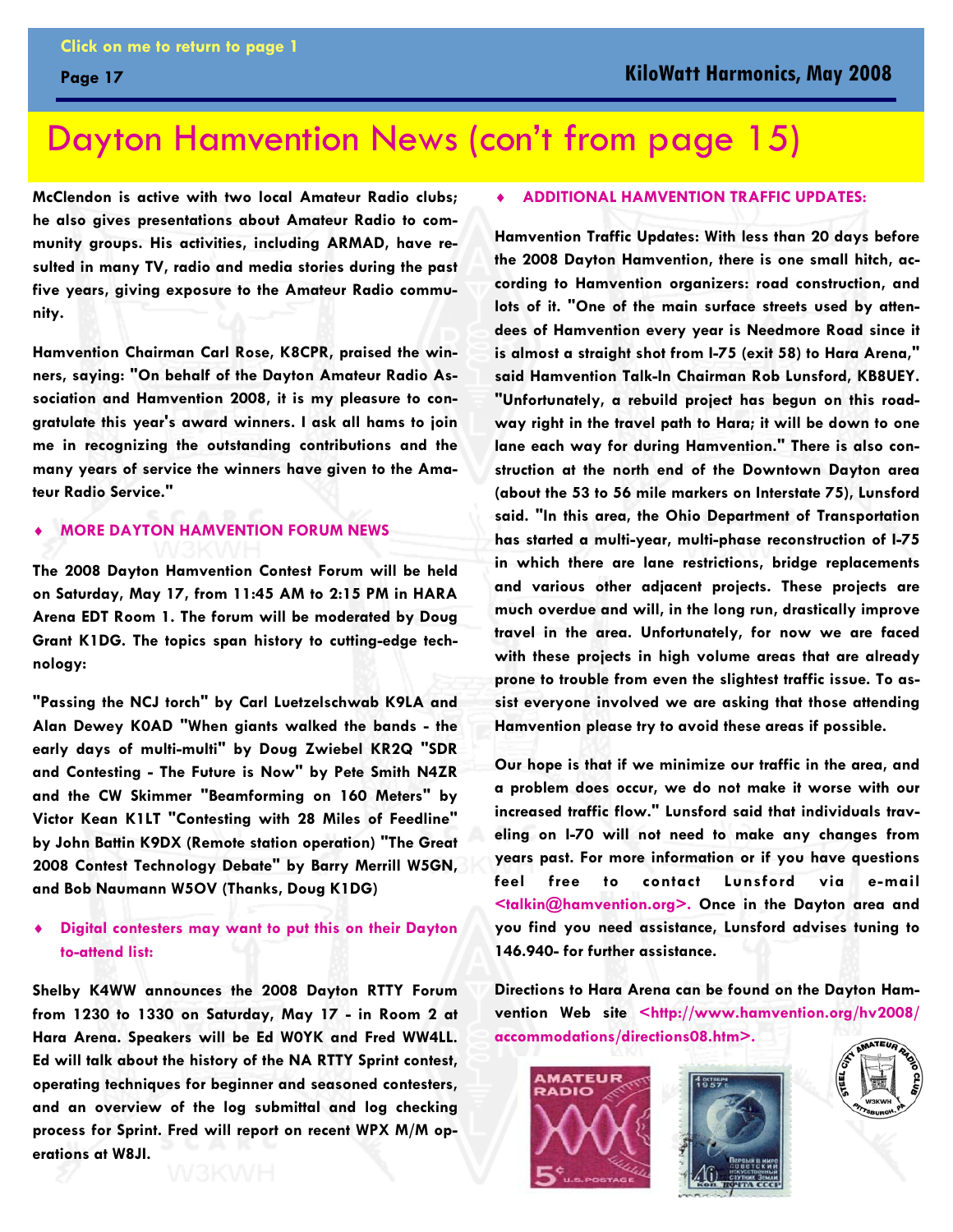### <span id="page-17-0"></span>**Check out our newest member!!**



**Well, we have our new cooking apparatus on the hill and it looks great! True to his word, Rich N3SBF was waiting at the club for me to unload it from the back of Carol's truck!** 

**So as of 4/23/2008 Steel City is the proud owner of a new gleaming white stove which will get a work out soon!** 

**Thank you's go out to Rich N3SBF and Carol KB3GMN for doing the leg/homework on the stove and for bringing it to the clubhouse. To Uncle Natey W3SVJ with an assist from Karl WA3VXJ for the needed goodies to give the electrons a low resistance path from the panel to the stove. A successful 'test burn' was conducted and all is in order! Bob KB3NZX for lending a helping paw unloading and getting it into the club house. Kurt KA3LNG for filling out the warranty cards and being the first to actually READ the manual !!** 

**Myself and Karl VXJ maneuvered stuff around the kitchen, bleached the floor and our nasal passages, and adjusted everything to look just so. Joe WB3AGB for being a good sport by volunteering for a roasting! We're gonna need a bigger pan! [\(check out Joe getting 'roasted' on the back cover!\)](#page-21-0)** 

 **If I missed anyone, my apologies.** 

**And with a bit of luck and 'measure twice cut once', we will have some further refinements to the countertop for the old base cabinet the stove displaced. Adding some much needed space to work on. I plan to have the top completed by next business meeting night at the latest. Till next time....** 



**Bob WB3HDI**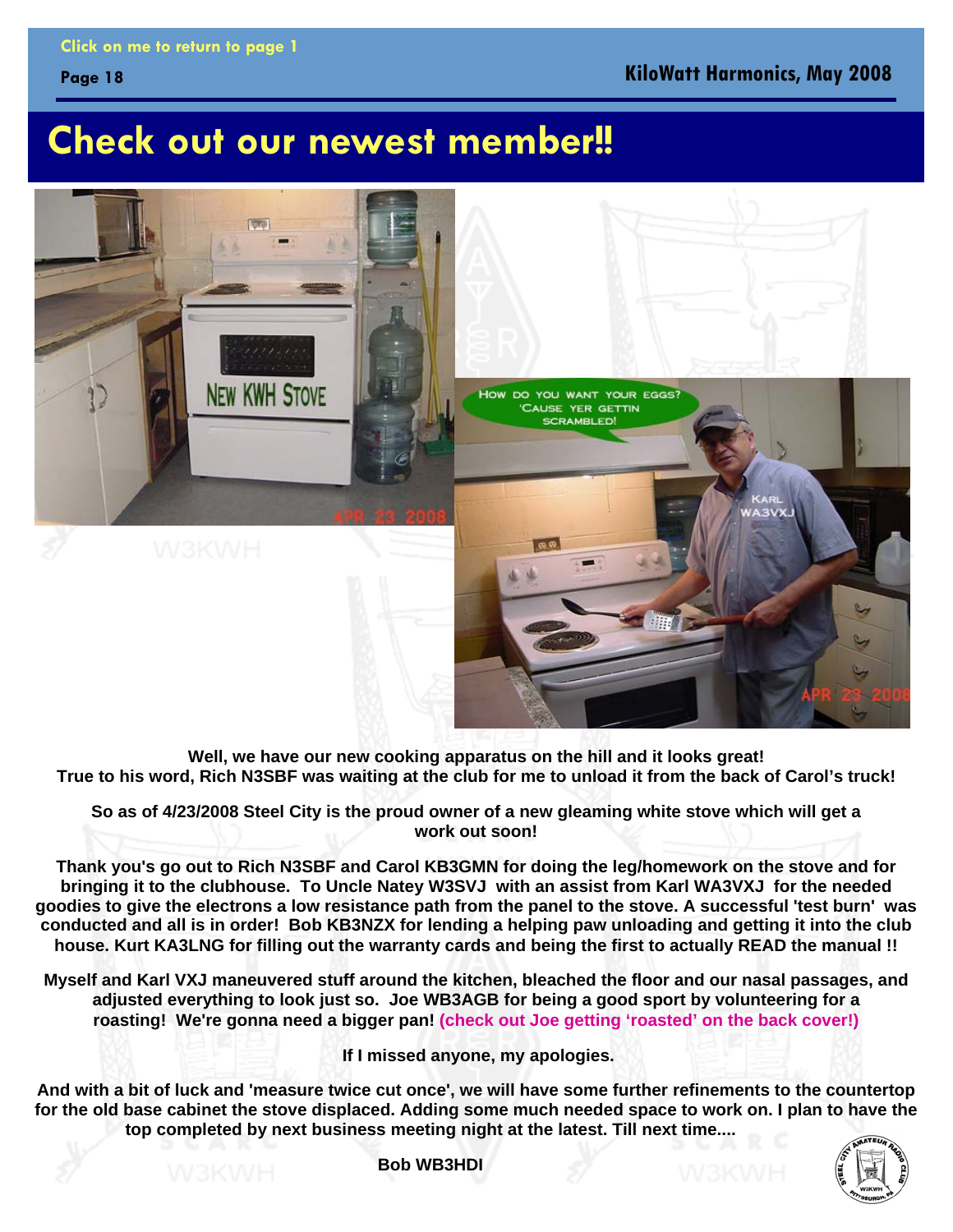<span id="page-18-0"></span>

# **May 2008**

| <b>Sunday</b>                                                                                                                                      | <b>Monday</b>                                                                                                  | <b>Tuesday</b>                                                                                                                                                        | Wednesday                                                                                       | <b>Thursday</b>                                                      | <b>Friday</b>                            | <b>Saturday</b>                                                                                                                               |
|----------------------------------------------------------------------------------------------------------------------------------------------------|----------------------------------------------------------------------------------------------------------------|-----------------------------------------------------------------------------------------------------------------------------------------------------------------------|-------------------------------------------------------------------------------------------------|----------------------------------------------------------------------|------------------------------------------|-----------------------------------------------------------------------------------------------------------------------------------------------|
|                                                                                                                                                    |                                                                                                                |                                                                                                                                                                       |                                                                                                 | <b>SkyView 2M Net</b><br><b>WACOM Business</b><br><b>Meeting</b>     | 2                                        | 3<br>10-10 Int. Spring<br>Contest, CW<br>7th Call Area QSO<br>Party<br>Indiana QSO Party<br><b>New England QSO</b><br>Party                   |
| 4<br><b>WASH Net</b><br>10-10 Int. Spring<br>Contest, CW<br>7th Call Area QSO<br>Party<br>Indiana QSO Party<br><b>New England QSO</b><br>Party     | 5<br><b>Breezeshooters Net</b>                                                                                 | 6<br><b>WACOM 2M Net</b><br><b>WACOM 10M Net</b><br><b>Skyview Business</b><br><b>Meeting</b>                                                                         | $\overline{7}$<br><b>SCARC Social Nite</b><br>Alleg Co. ARES Net                                | 8<br><b>SkyView 2M Net</b><br><b>WASH Business</b><br><b>Meeting</b> | 9                                        | 10<br><b>FISTS Spring Sprint</b>                                                                                                              |
| 11<br><b>Mother's Day</b><br><b>WASH Net</b>                                                                                                       | $\overline{12}$<br><b>Breezeshooters Net</b>                                                                   | 13<br><b>WACOM 2M Net</b><br><b>WACOM 10M Net</b><br><b>Foothills ARC</b><br><b>Meeting</b>                                                                           | 14<br><b>SCARC Social Nite</b><br>Alleg Co. ARES Net<br><b>NHARC Business</b><br><b>Meeting</b> | 15<br><b>SkyView 2M Net</b>                                          | 16<br><b>DAYTON</b><br><b>HAMVENTION</b> | 17<br><b>DAYTON</b><br><b>HAMVENTION</b><br><b>Armed Forces Day</b><br><b>MARAC SSB QSO</b><br>Party<br>His Maj. King of<br>Spain Contest, CW |
| $\overline{18}$<br><b>DAYTON</b><br><b>HAMVENTION</b><br><b>WASH Net</b><br><b>MARAC SSB QSO</b><br>Party<br>His Maj. King of<br>Spain Contest, CW | 19<br><b>Breezeshooters Net</b><br><b>Run for the Bacon</b><br><b>QRP Contest</b>                              | 20<br><b>SCARC Business</b><br><b>Meeting</b><br><b>WACOM 2M Net</b><br><b>WACOM 10M Net</b><br><b>Skyview Social Nite</b><br>2 Rivers ARC<br><b>Business Meeting</b> | $\overline{21}$<br>Alleg Co. ARES Net                                                           | $\overline{22}$<br><b>SkyView 2M Net</b>                             | $\overline{23}$                          | 24<br>CQ WW WPX<br>Contest, CW                                                                                                                |
| $\overline{25}$<br>CQ WW WPX<br>Contest, CW<br><b>MI QRP Memorial</b><br>Day CW Sprint<br><b>WASH Net</b>                                          | $\overline{26}$<br><b>Memorial Day</b><br><b>Breezeshooters Net</b><br><b>MI QRP Memorial</b><br>Day CW Sprint | $\overline{27}$<br><b>WACOM 2M Net</b><br><b>WACOM 10M Net</b>                                                                                                        | $\overline{28}$<br><b>SCARC Social Nite</b><br>Alleg Co. ARES Net                               | $\overline{29}$<br><b>Skyview 2M Net</b>                             | 30<br>Rochester (NY)<br><b>Hamfest</b>   | 31<br><b>WASH Club</b><br><b>Breakfast</b><br><b>Rochester (NY)</b><br><b>Hamfest</b><br><b>Kids Roundup</b>                                  |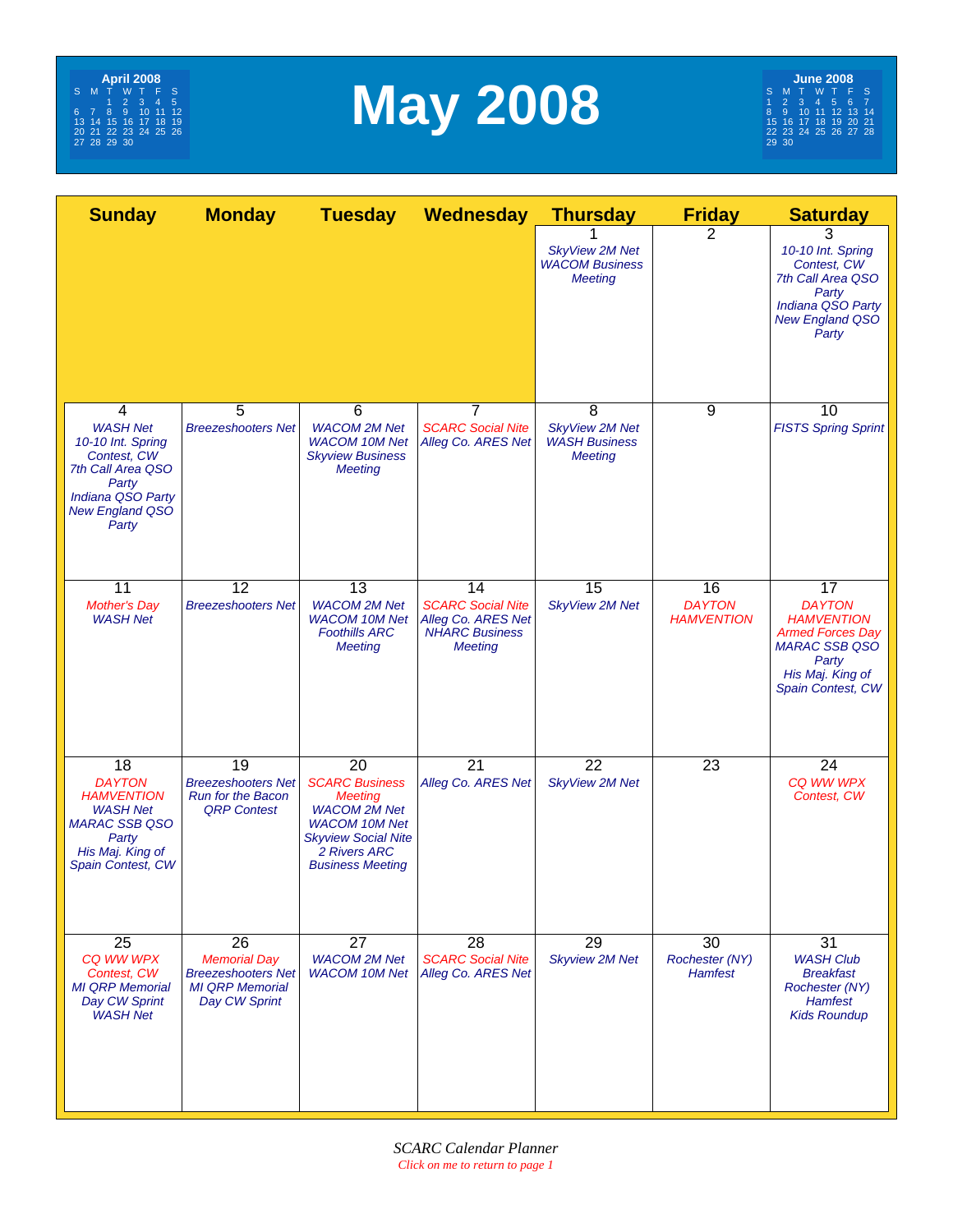<span id="page-19-0"></span>

# **June 2008**

| <b>Sunday</b>                                                                                                                                                                                      | <b>Monday</b>                                                                                                                                                            | <b>Tuesday</b>                                                                                                                                                                   | Wednesday                                                                                                                                                                                     | <b>Thursday</b>                                                          | <b>Friday</b>                                                | <b>Saturday</b>                                                                                                                                                                                                           |
|----------------------------------------------------------------------------------------------------------------------------------------------------------------------------------------------------|--------------------------------------------------------------------------------------------------------------------------------------------------------------------------|----------------------------------------------------------------------------------------------------------------------------------------------------------------------------------|-----------------------------------------------------------------------------------------------------------------------------------------------------------------------------------------------|--------------------------------------------------------------------------|--------------------------------------------------------------|---------------------------------------------------------------------------------------------------------------------------------------------------------------------------------------------------------------------------|
| <b>Breezeshooter's</b><br>Hamfest<br><b>WASH Sun. Net</b><br>9PM<br><b>Kids Roundup</b>                                                                                                            | 2<br><b>Breezeshooter's Net</b><br><b>RSGB 80m Club</b><br>Championship, Data                                                                                            | 3<br><b>Skyview Business</b><br><b>Meeting</b><br><b>WACOM 2M Net</b><br><b>WACOM 10M Net</b>                                                                                    | 4<br><b>SCARC Social Nite</b><br>Alleg Co. ARES Net                                                                                                                                           | 5<br><b>Skyview 2M Net</b><br><b>WACOM Business</b><br><b>Meeting</b>    | 6<br><b>NCCC Sprint Ladder</b><br><b>Digital Pentathlon</b>  | <b>SEANET Contest</b><br>Alabama QSO Party<br><b>IARU Region 1</b><br>Field Day, CW<br><b>RSGB National</b><br><b>Field Dav</b>                                                                                           |
| 8<br><b>WASH Sun. Net</b><br>9PM<br><b>SEANET Contest</b><br>Alabama QSO Party<br><b>IARU Region 1</b><br>Field Day, CW<br><b>RSGB National</b><br><b>Field Day</b>                                | 9<br><b>Breezeshooter's Net</b>                                                                                                                                          | 10<br><b>Foothills ARC</b><br><b>Business Meeting</b><br><b>WACOM 2M Net</b><br><b>WACOM 10M Net</b>                                                                             | 11<br><b>SCARC Social Nite</b><br>Alleg Co. ARES Net<br><b>NHARC Business</b><br><b>Meeting</b><br><b>NAQCC Straight</b><br><b>Key/Bug Sprint</b><br><b>RSGB 80m Club</b><br>Championship, CW | 12<br><b>Skyview 2M Net</b><br><b>WASH Business</b><br><b>Meeting</b>    | 13<br><b>NCCC Sprint Ladder</b><br><b>Digital Pentathlon</b> | 14<br><b>Flag Day</b><br><b>ANARTS WW</b><br><b>RTTY Contest</b><br><b>ARRL June VHF</b><br>QSO Party<br><b>West Virginia QSO</b><br>Party<br><b>Portugal Day</b><br><b>Contest</b><br>Asia-Pacific Sprint,<br><b>SSB</b> |
| 15<br><b>Father's Day</b><br><b>WASH Sun. Net</b><br>9PM<br><b>ANARTS WW</b><br><b>RTTY Contest</b><br><b>ARRL June VHF</b><br>QSO Party<br><b>West Virginia QSO</b><br>Party                      | 16<br><b>Breezeshooter's Net</b><br><b>ARRL June VHF</b><br>QSO Party<br><b>SARL Youth for</b><br><b>Amateur Radio</b><br><b>Run for the Bacon</b><br><b>QRP Contest</b> | 17<br><b>SCARC Business</b><br><b>Meeting 8PM</b><br><b>Skyview Social Nite</b><br><b>2 Rivers ARC</b><br><b>Business Meeting</b><br><b>WACOM 2M Net</b><br><b>WACOM 10M Net</b> | 18<br>Alleg Co. ARES Net                                                                                                                                                                      | 19<br><b>Skyview 2M Net</b><br><b>RSGB 80m Club</b><br>Championship, SSB | 20<br><b>NCCC Sprint Ladder</b><br><b>Digital Pentathlon</b> | $\overline{21}$<br><b>Summer Begins</b><br><b>All Asian DX</b><br>Contest, CW<br><b>Feld Hell Sprint</b><br><b>SMIRK Contest</b>                                                                                          |
| 22<br><b>WASH Sun. Net</b><br>9PM<br>All Asian DX<br>Contest, CW<br><b>SMIRK Contest</b>                                                                                                           | 23<br><b>Breezeshooter's Net</b>                                                                                                                                         | 24<br><b>WACOM 2M Net</b><br><b>WACOM 10M Net</b>                                                                                                                                | 25<br><b>SCARC Social Nite</b><br>Alleg Co. ARES Net<br><b>BCC QSO Party</b><br><b>SKCC Sprint</b>                                                                                            | 26<br><b>Skyview 2M Net</b>                                              | $\overline{27}$                                              | $\overline{28}$<br><b>ARRL Field Day</b><br><b>WASH Breakfast</b><br>His Maj. King of<br>Spain Contest, SSB<br><b>Ukrainian DX DIGI</b><br>Contest<br><b>Marconi Memorial</b><br><b>HF Contest</b>                        |
| 29<br><b>ARRL Field Day</b><br><b>WASH Sun. Net</b><br>9PM<br>His Maj. King of<br><b>Spain Contest, SSB</b><br><b>Ukrainian DX DIGI</b><br>Contest<br><b>Marconi Memorial</b><br><b>HF</b> Contest | 30<br><b>Breezeshooter's Net</b>                                                                                                                                         |                                                                                                                                                                                  |                                                                                                                                                                                               |                                                                          |                                                              |                                                                                                                                                                                                                           |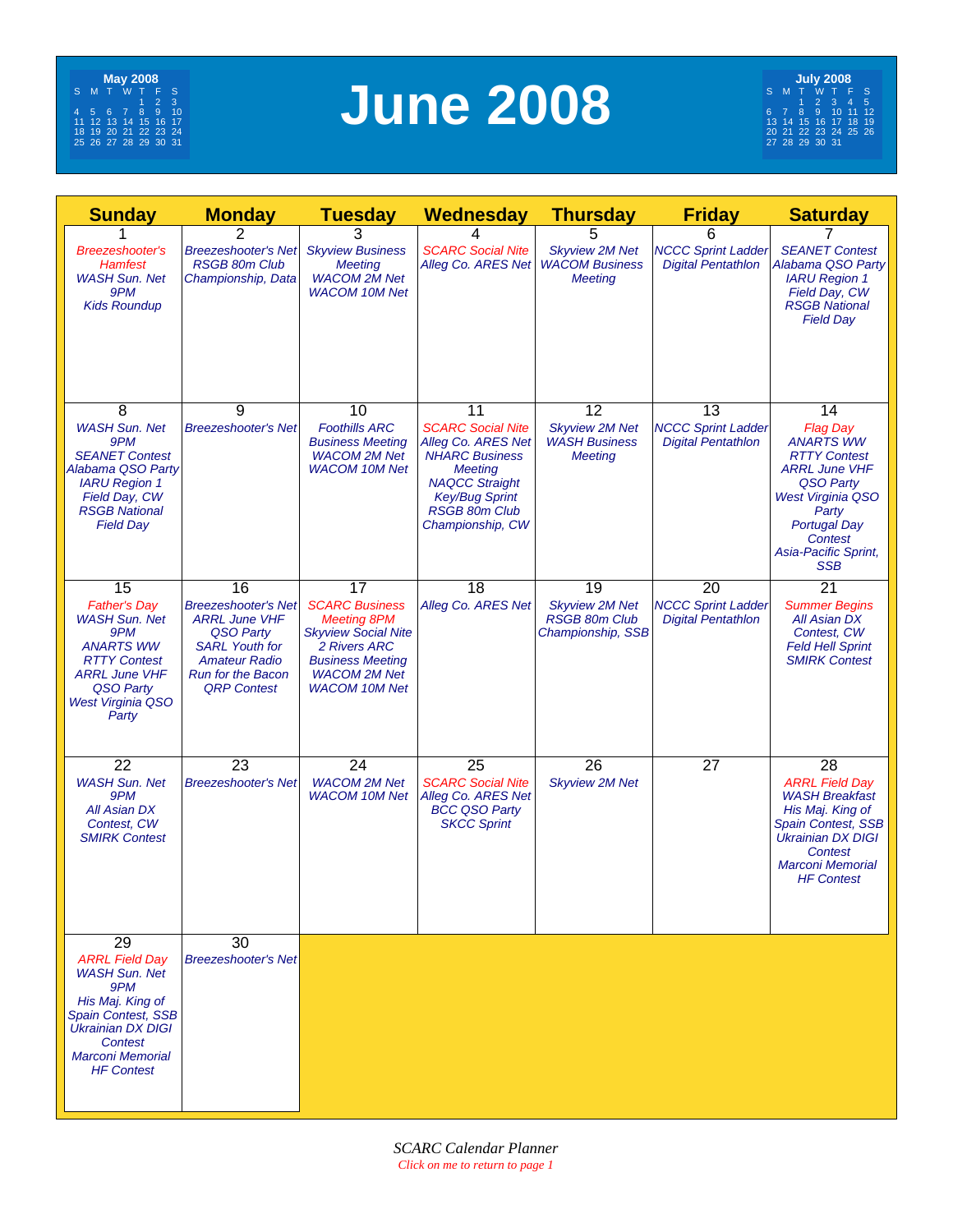<span id="page-20-0"></span>54th Annual LARGEST HAMFEST IN THE TRI-STATE AREA

## REEZESHOOTER

*THIS IS AN ARRL SANCTIONED HAMFEST* 

### HAMFEST 2008 and COMPUTER SHOW

Web Site: **http://www.breezeshooters.net** Email: **hamfest2008@breezeshooters.com** General Hamfest Chairman : **Bob Benna N3L WP (412) 366-0488**

### BUTLER FARM SHOW GROUNDS **SUNDAY \* June 1, 2008 \* 8 AM to 3 PM**

\* \* \* \* \* \* \* \* \* \* \* \* \* \* \* \* \* \* \* \* \* \* \* \* \* \* \* \* \* \* \* \* \* \* \* \* \* \* \* \* \* \* \* \* TABLE SELECTION ON A FIRST COME FIRST SERVED BASIS SO APPLY TODAY!

Indoor Tables are \$20.00 per table and may be reserved by calling Rey Whanger, W3BIS at (412)828-9383 Phone/FAX or send to: 120 Cove Run Rd. Cheswixk, PA 15024 - Table reservation **Cut-off Date is May20th**

### **Icom, Yaesu, Kenwood & MFJ prizes from KJI Electronics**

\*\* \$5.00 PER PERSON ADMISSION DONATION

CHILDREN UNDER 12 ARE ADMITTED FREE

FARM SHOW GROUNDS OPEN AT 5:00 PM SATURDAY MAY 31, 2008 FOR VENDOR AND TAILGATER SETUP

TAILGATE/FLEA MARKET SPACES AVAILABLE AT \$5.00 PER SPACE

1st FT-950 Yaesu Xcvr 160M-6M 2nd TS-480 Kenwood Xcvr 160M-6M 3rd IC-706MK II Icom Xcvr 160M-70cm 4th IC-91AF Icom 5W 2M/440 FM HT 5th IC-T908 Icom 5W 6M/2M/440 FM HT 6th MFJ-259B SWR ANT. ANALYZER 7th RS-35A ASTRON 25A P.S. 8th IC-2200H 65W 2M FM MOBILE 9th TIGERTRONICS RIG INTERFACE 10th G5RV 80M-10M ANTENNA **MAIN PRIZE DRAWING AT 3:00 PM** ~ WINNERS NEED NOT BE PRESENT TO CLAIM MAIN PRIZES

**TEN (10) HALF HOUR PRIZES** consisting of 10 Yaesu 2M VX - 150 Hand Helds HAND HELD DRAWING STARTS AT 10:00 AM

PRIZES SUBJECT TO AVAILABILITY OR SUBSTITUTION

### **Drawing for Laptop Computer:** Mobile Processor, 512MB RAM, 80GB HDD, DVD-ROM/CD RW, 15" Display, Wireless Lan, Windows XP or Vista Home

| <b>MAIN PRIZES - ADVANCED TICKET SALES</b>                                                                                                                                                                         |                          |          |                           |                 |  |                               |  |             |  |
|--------------------------------------------------------------------------------------------------------------------------------------------------------------------------------------------------------------------|--------------------------|----------|---------------------------|-----------------|--|-------------------------------|--|-------------|--|
| <b>HAM PRIZES</b>                                                                                                                                                                                                  |                          | \$2 EACH |                           | 3 FOR \$5       |  | 7 FOR \$10                    |  | 15 FOR \$20 |  |
| <b>COMPUTER</b>                                                                                                                                                                                                    |                          | \$2 EACH |                           | 3 FOR \$5       |  | 7 FOR \$10                    |  | 15 FOR \$20 |  |
| <b>SEND SELF ADDRESSED</b><br><b>ADVANCE TICKET SALES</b>                                                                                                                                                          |                          |          |                           |                 |  |                               |  |             |  |
| <b>STAMPED ENVELOPE TO:</b>                                                                                                                                                                                        |                          |          |                           |                 |  | <b>BREEZESHOOTERS HAMFEST</b> |  |             |  |
|                                                                                                                                                                                                                    |                          |          |                           | P.O. BOX 100158 |  |                               |  |             |  |
| ENCLOSED CHECK IN THE AMOUNT OF:                                                                                                                                                                                   |                          |          | PITTSBURGH, PA 15233-0158 |                 |  |                               |  |             |  |
| Send THE TICKETS INDICATED. MAKE CHECK PAYABLE TO THE BREEZESHOOTERS, INC., (MAIL DEADLINE MAY 20, 2006<br>PRIZE CLAIM TICKETS RETURNED IN YOUR SASE! Stub will be returned with your name, address & phone number |                          |          |                           |                 |  |                               |  |             |  |
| <b>NAME</b>                                                                                                                                                                                                        | PHONE NO.<br><b>CALL</b> |          |                           |                 |  |                               |  |             |  |
| <b>ADDRESS</b>                                                                                                                                                                                                     |                          |          |                           |                 |  |                               |  |             |  |
| CITY                                                                                                                                                                                                               |                          |          |                           | <b>STATE</b>    |  | ZIP                           |  |             |  |
|                                                                                                                                                                                                                    |                          |          |                           |                 |  |                               |  |             |  |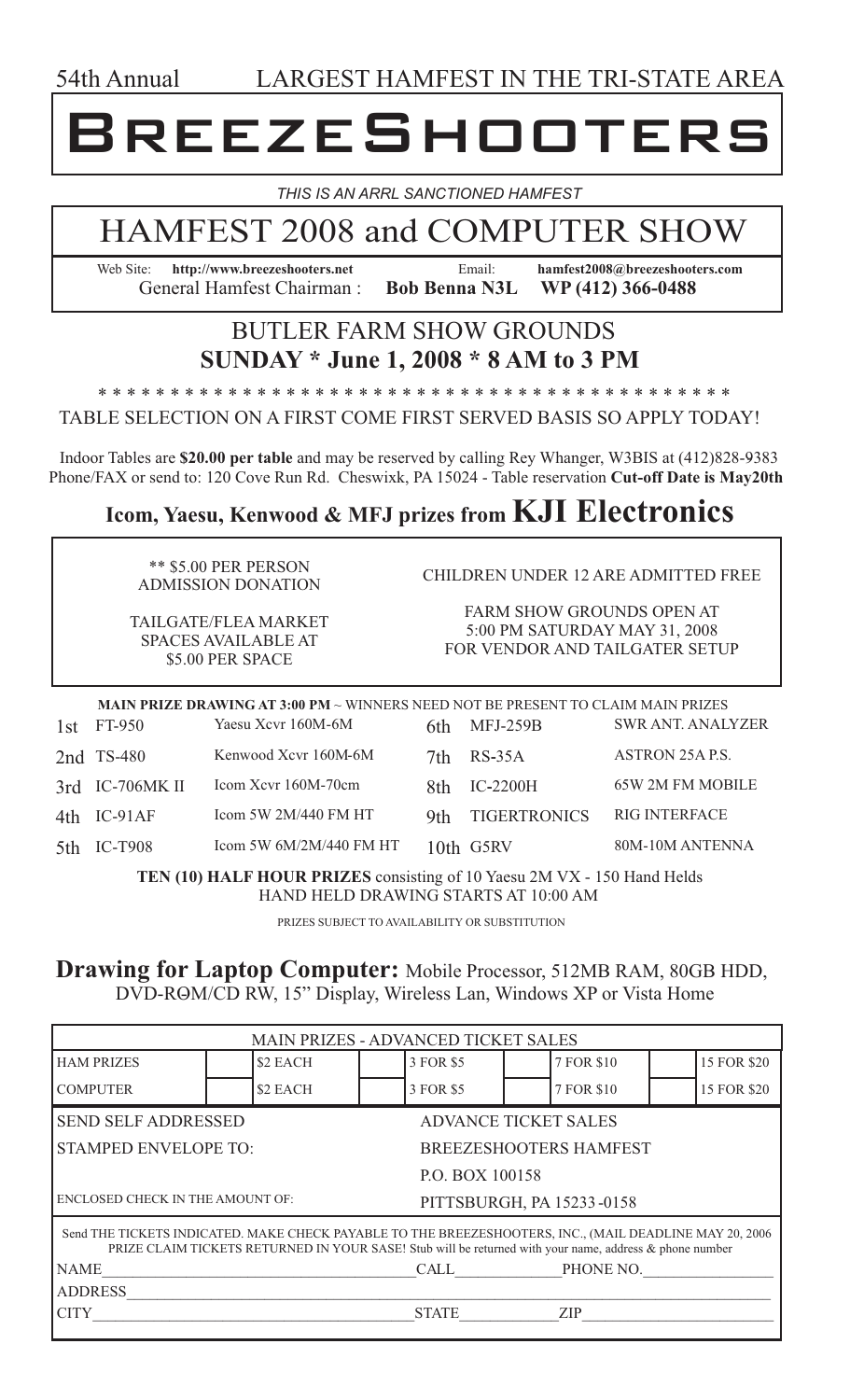### <span id="page-21-0"></span>**The Steel City Amateur Radio Club (412) 787-0777**

**2M Repeater: 147.030/147.630MHz (PL 123.0)** 

**70cm Repeater: 444.450/449.450MHz (PL 103.5)** 

**WA3TTS Beacon: 144.300MHz (CW)** 

**ATV Repeater: 426.250MHz (Currently off-line. Contact AA3EE for more info.)** 

**1296MHZ Beacon: 1296.269MHz (CW) 1W** 

> **We're on the web! www.w3kwh.com**

The Steel City Amateur Radio Club is an ARRL-Affiliated organization





**Our new stove is in place and is ready to go!! Check out the article and additional pictures inside o[n page 18.](#page-17-0) Also check out all the Hamvention news/updates inside too!** 



**Steel City Amateur Radio Club P.O. Box 281 Carnegie, Pennsylvania 15106 Phone 412-787-0777 Editor: Greg Babin, KQ3DX <KQ3DX@hotmail.com> <www.w3kwh.com>**